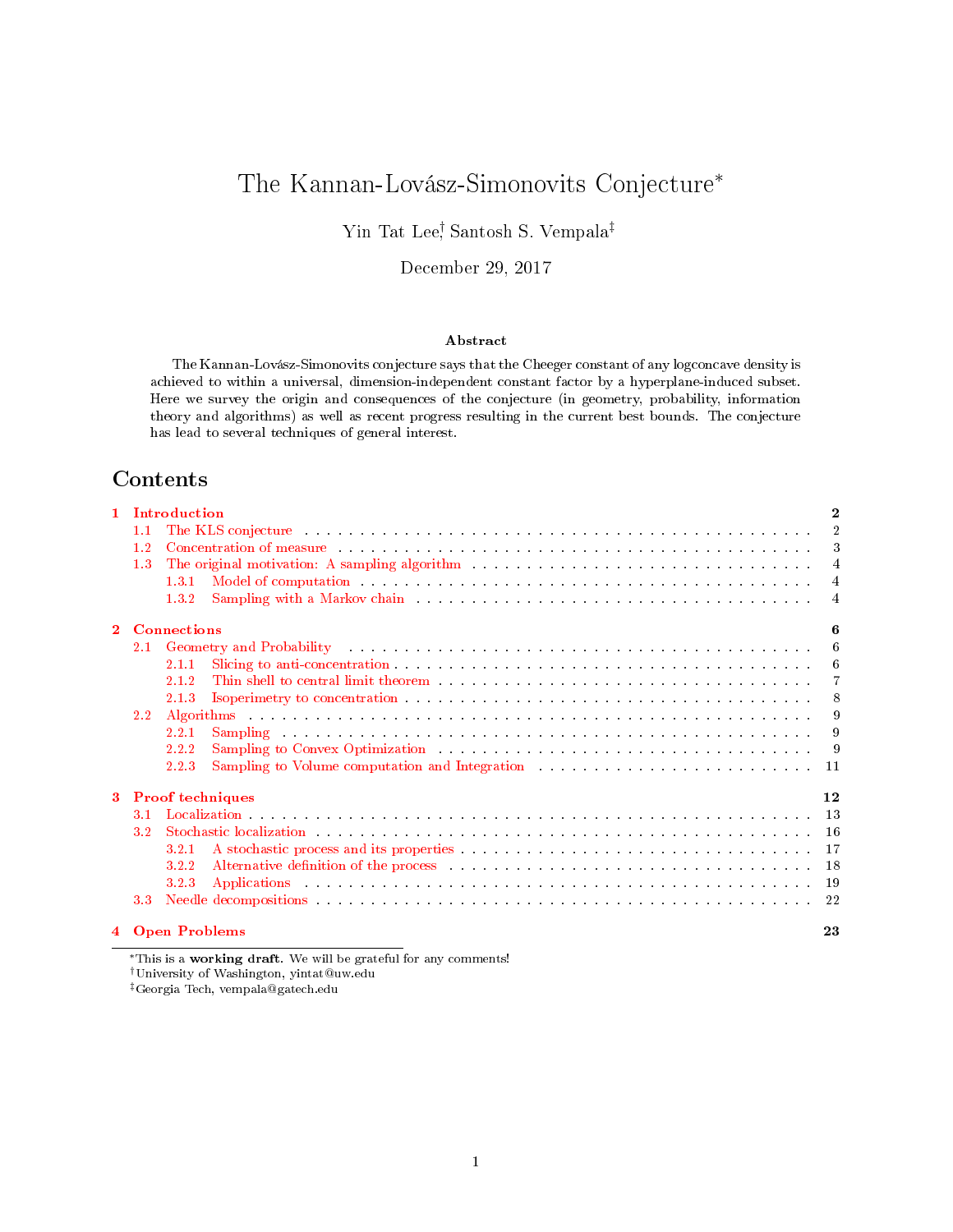<span id="page-1-2"></span>

Figure 1.1: Good and bad isoperimetry

# <span id="page-1-0"></span>1 Introduction

In this article, we describe the origin and consequences of the Kannan-Lovász-Simonovits (KLS) conjecture, which now plays a central role in convex geometry, unifying or implying older conjectures. Progress on the conjecture has lead to new proof techniques and influenced diverse fields including asymptotic convex geometry, functional analysis, probability, information theory, optimization and the theory of algorithms.

# <span id="page-1-1"></span>1.1 The KLS conjecture

The isoperimetric problem asks for the unit volume set with minimum surface area. For Euclidean space, ancient Greeks (around 150 BC [\[8\]](#page-23-0)) knew that the solution is a ball; a proof was only found in 1838 by Jakob Steiner [\[85\]](#page-27-0). For sets of arbitrary volume, the isoperimetry (or expansion) of the set is defined to be the ratio of surface area to its volume (or its complement, whichever is smaller). For the Gaussian distribution, or the uniform distribution over a Euclidean sphere, the minimum isoperimetric ratio is achieved by a halfspace, i.e., a hyperplane cut [\[86,](#page-27-1) [20\]](#page-24-0). However, this is not true in general (even for the uniform distribution over a simplex) and the minimum ratio set, in the worst case, can be very far from a hyperplane. In general, any domain that can be viewed as two large parts with a small boundary between them, a "dumbbell"-like shape, can have arbitrary isoperimetric ratio (Figure [1.1\)](#page-1-2). It is natural to expect that convex bodies and logconcave functions (whose logarithms are concave along every line) have good isoperimetry — they cannot look like dumbbells. The KLS conjecture says that a hyperplane cut achieves the minimum ratio up to a constant factor for the uniform distribution on any convex set, and more generally for any distribution on  $\mathbb{R}^n$  with a logconcave density. The constant is universal and independent of the dimension.

Formally, for a density p in  $\mathbb{R}^n$ , the measure of a set  $S \subseteq \mathbb{R}^n$  is  $p(S) = \int_S p(x) dx$ . The boundary measure of this subset is

$$
p(\partial S) = \inf_{\varepsilon \to 0^+} \frac{p(\{x : d(x, S) \le \varepsilon\}) - p(S)}{\varepsilon}
$$

where  $d(x, S)$  is the minimum Euclidean distance between x and S. The isoperimetric constant of p (or Cheeger constant of p) is the minimum possible ratio between the boundary measure of a subset and the measure of the subset among all subsets of measure at most half:

$$
\psi_p = \inf_{S \subseteq \mathbb{R}^n} \frac{p(\partial S)}{\min \{p(S), p(\mathbb{R}^n \setminus S)\}}
$$

For a Gaussian distribution and an unit hypercube in  $\mathbb{R}^n$ , this ratio is a constant independent of the dimension, with the minimum achieved by a halfspace as mentioned. Both of them belong to a much more general class of probability distributions, called logconcave distribution. A probability density function is logconcave if its logarithm is concave along every line, i.e., for any  $x, y \in \mathbb{R}^n$  and any  $\lambda \in [0, 1]$ ,

<span id="page-1-3"></span>
$$
f(\lambda x + (1 - \lambda)y) \ge f(x)^{\lambda} f(y)^{1 - \lambda}.
$$
\n(1.1)

.

Many common probability distributions are logconcave e.g., Gaussian, exponential, logistic and gamma distributions. This also includes indicator functions of convex sets, sets with the property that for any two points  $x, y \in K$ , the line segment  $[x, y] \subseteq K$ .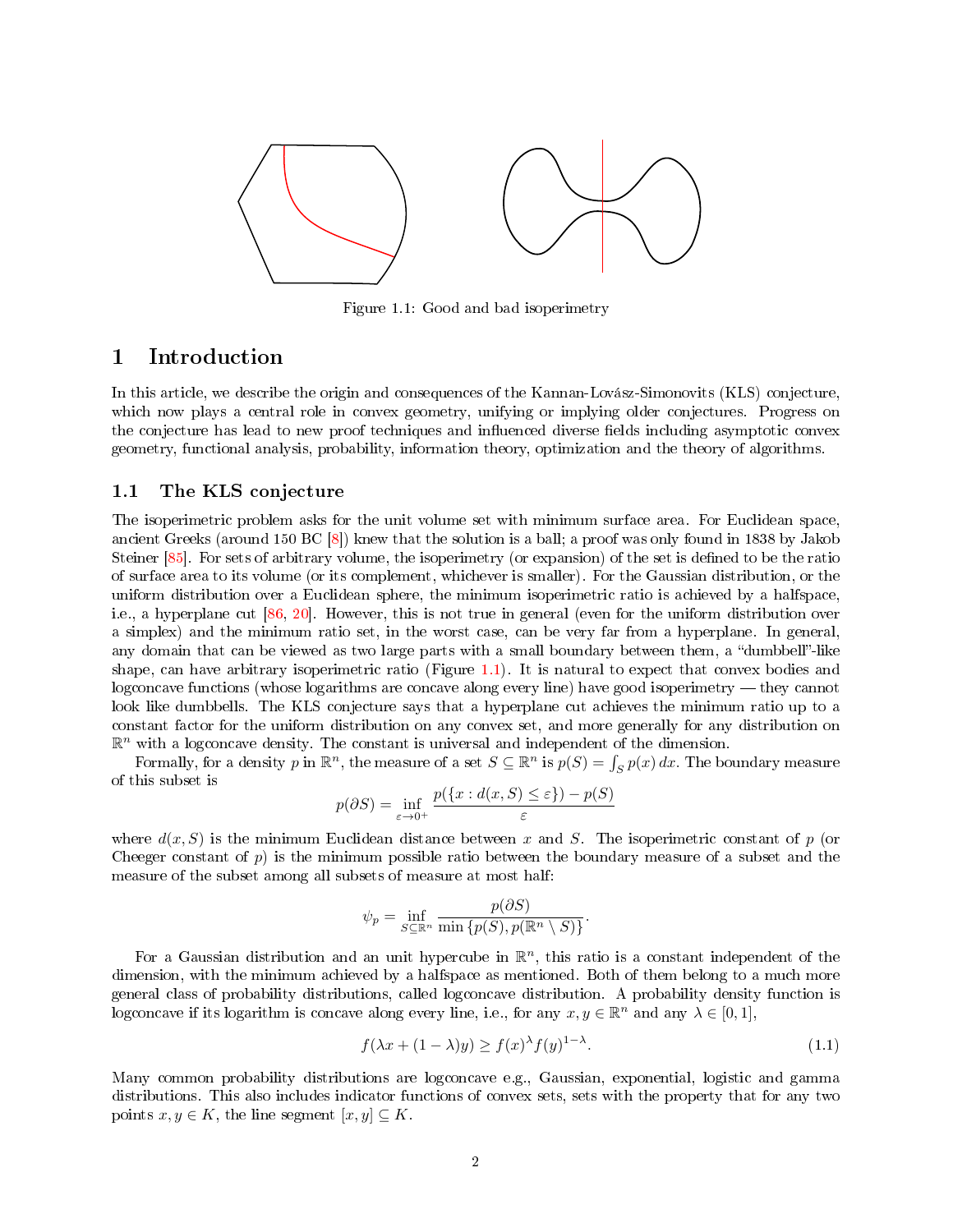In the course of their study of algorithms for computing the volume, in 1995, Kannan, Lovász and Simonovits made the following conjecture.

Conjecture (KLS Conjecture [\[46\]](#page-25-0)). For any logconcave density p in  $\mathbb{R}^n$ ,

<span id="page-2-1"></span>
$$
\psi_p \ge c \cdot \inf_{\text{halfspace } H} \frac{p(\partial H)}{\min\{p(H), p(\mathbb{R}^n \setminus H)\}}. \tag{1.2}
$$

where c is an absolute, universal constant independent of the dimension and the density  $p$ .

For any halfspace  $H$ , its expansion is a one-dimensional quantity, namely the expansion of the corresponding interval when the density projected along the normal to the halfspace. Since projections of logconcave densities are also logconcave (Lemma [2\)](#page-3-3), it is not hard to argue that the isoperimetric ratio is  $\Theta(1/\sigma_f)$  for any one-dimensional logconcave density with variance  $\sigma_f^2$ . This gives an explicit formula for the right hand side of [\(1.2\)](#page-2-1). Going forward, we use the notation  $a \gtrsim b$  to denote  $a \geq c \cdot b$  for some universal constant c independent of the dimension and all parameters under consideration.

**Lemma 1.** For any n-dimensional logconcave density with covariance matrix  $A$ ,

$$
\inf_{\text{halfspace } H} \frac{p(\partial H)}{\min\{p(H), p(\mathbb{R}^n \setminus H)\}} \gtrsim \frac{1}{\sqrt{\|A\|_{\text{op}}}}
$$

where  $||A||_{\text{on}}$  is the largest eigenvalue of A, or equivalently, the spectral norm of A.

It is therefore useful to consider the following normalization to a given distribution: apply an affine transformation so that for the transformed density p, we have  $\mathbb{E}_{x \sim p} (X) = 0$  and  $\mathbb{E}_{x \sim p} (XX^{\top}) = I$ , i.e., zero mean and identity covariance; we call such a distribution isotropic. For any distribution with mean  $\mu$  and covariance A, both well-defined, we can apply the transformation  $A^{-\frac{1}{2}}(X-\mu)$  to get an isotropic distribution. Using this, we can reformulate the KLS conjecture as follows:

**Conjecture** (KLS, reformulated). For any logconcave density p in  $\mathbb{R}^n$  with covariance matrix A,  $\psi_p \gtrsim$  $||A||_{\text{op}}^{-\frac{1}{2}}$ . Equivalently,  $\psi_p \gtrsim 1$  for any isotropic logconcave distribution p.

### <span id="page-2-0"></span>1.2 Concentration of measure

One motivation to study isoperimetry is the phenomenon known as concentration of measure. This can be illustrated as follows: most of a Euclidean unit ball in  $\mathbb{R}^n$  lies within distance  $O(\frac{1}{n})$  of its boundary, and also within distance  $O(\frac{1}{\sqrt{n}})$ of any central hyperplane. Most of a Gaussian lies in an annulus of thickness  $O(1)$ . For any subset of the sphere of measure  $\frac{1}{2}$ , the measure of points at distance at least  $\sqrt{\frac{\log n}{n}}$  from the set is a vanishing fraction. These concentration phenomena are closely related to isoperimetry. For example, since the sphere phenomena are closely related to isoperimetry. For example, since the sphere has good isoperimetry (about  $\sqrt{n}$ ), the boundary of any subset of measure  $\frac{1}{2}$ is large, and summing up over all points within distance  $\frac{1}{\sqrt{n}}$  gives a constant fraction of the entire sphere.

The relationship between isoperimetry and concentration runs deep with connections in both directions. In particular, the asymptotic behavior as the dimension grows is of interest in both cases and we will discuss this in more



Concentration of measure

detail. We now review some basic definitions and properties of convex sets and logconcave distributions. For two subsets  $A, B \subseteq \mathbb{R}^n$  their Minkowski sum is  $A+B = \{x+y \, : \, x \in A, y \in B\}$ . The Brunn-Minkowski theorem says that if  $A, B, A + B$  are measurable, then

$$
\text{vol}(A + B)^{\frac{1}{n}} \ge \text{vol}(A)^{\frac{1}{n}} + \text{vol}(B)^{\frac{1}{n}}.
$$

For the cross-sections of a convex body  $K$  orthogonal to a fixed vector  $u$ , it says that the volume function  $v(t)$  along any direction is  $\frac{1}{n-1}$ -concave, i.e.  $v(t)^{\frac{1}{n-1}}$  is concave. If we replace each cross-section with a ball of the same volume, the radius function is concave along  $u$ .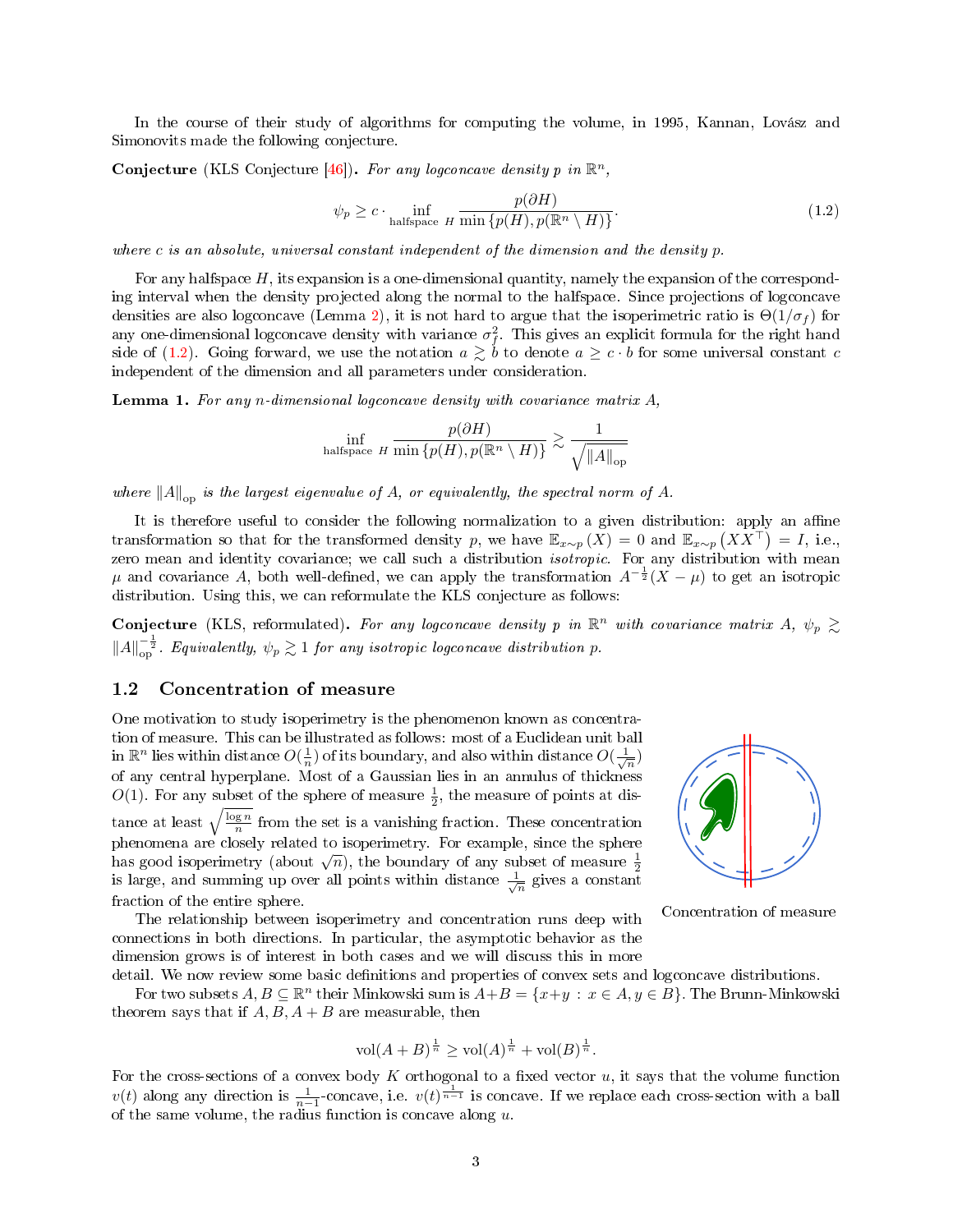

Brunn-Minkowski applied to convex bodies: the radius function is concave

A generalization of convex sets is logconcave functions [\(1.1\)](#page-1-3). Their basic properties are summarized by the following classical lemma.

<span id="page-3-3"></span>Lemma 2 (Dinghas; Prékopa; Leindler). The product, minimum and convolution of two logconcave functions is also logconcave; in particular, any linear transformation or marginal of a logconcave density is logconcave.

Unlike convex sets, the set of logconcave distributions is closed under convolution. This is one of many reasons we work with this more general class of functions. The proof of this follows from an analog of the Brunn-Minkowski theorem for functions called the Prékopa-Leindler inequality: Let  $\lambda \in [0,1]$ , and three bounded functions  $f, g, h: \mathbb{R}^n \to \mathbb{R}_+$  satisfy  $f(\lambda x + (1 - \lambda)y) \geq g(x)^{\lambda}h(y)^{1-\lambda}$  for any  $x, y \in \mathbb{R}^n$ . Then,

$$
\int_{\mathbb{R}^n} f \ge \left(\int_{\mathbb{R}^n} g\right)^{\lambda} \left(\int_{\mathbb{R}^n} h\right)^{1-\lambda}.
$$

# <span id="page-3-0"></span>1.3 The original motivation: A sampling algorithm

The study of algorithms has rich connections to high-dimensional convex geometry. It was the study of an algorithm for sampling that led to the KLS conjecture.

### <span id="page-3-1"></span>1.3.1 Model of computation

For algorithmic problems such as sampling, optimization and integration, the following general model of computation is standard. Convex bodies and logconcave functions are presented by well-guaranteed oracles. For a convex body  $K \subset \mathbb{R}^n$ , a well-guaranteed membership oracle is given by numbers  $R \ge r > 0$ , a point  $x_0 \in K$  with the guarantee that  $x_0 + rB_n \subseteq K \subseteq RB_n$  and an oracle that answers YES or NO to a query of the form " $x \in K$ ?" for any  $x \in \mathbb{R}^n$ . Another oracle of interest is a well-guaranteed separation oracle; it is given by the same parameters  $r, R$  (but no starting point in the set), and a stronger oracle: for a query " $x \in K$ ?", the oracle either answers YES or answers NO and provides a hyperplane that separates  $x$  from  $K$ . For an integrable function  $f: \mathbb{R}^n \to \mathbb{R}_+$ , a well-guaranteed function oracle is given by a bound on the norm of its center of gravity, upper and lower bounds on the eigenvalues of



Well-guaranteed oracle

the covariance matrix with density proportional to f and an oracle that returns  $f(x)$  for any  $x \in \mathbb{R}^n$ . The complexity of an algorithm is measured first in terms of the number of calls to the oracle and second in terms of the total number of arithmetic operations performed. An algorithm is considered efficient (and a problem  $tractable)$  if its complexity is bounded by a fixed polynomial in the dimension and other input parameters, which typically include an error parameter and a probability of failure parameter. We use  $O(\cdot)$  to suppress logarithmic factors in the leading expression and  $O^*(\cdot)$  to suppress logarithmic factors as well as dependence on error parameters.

### <span id="page-3-2"></span>1.3.2 Sampling with a Markov chain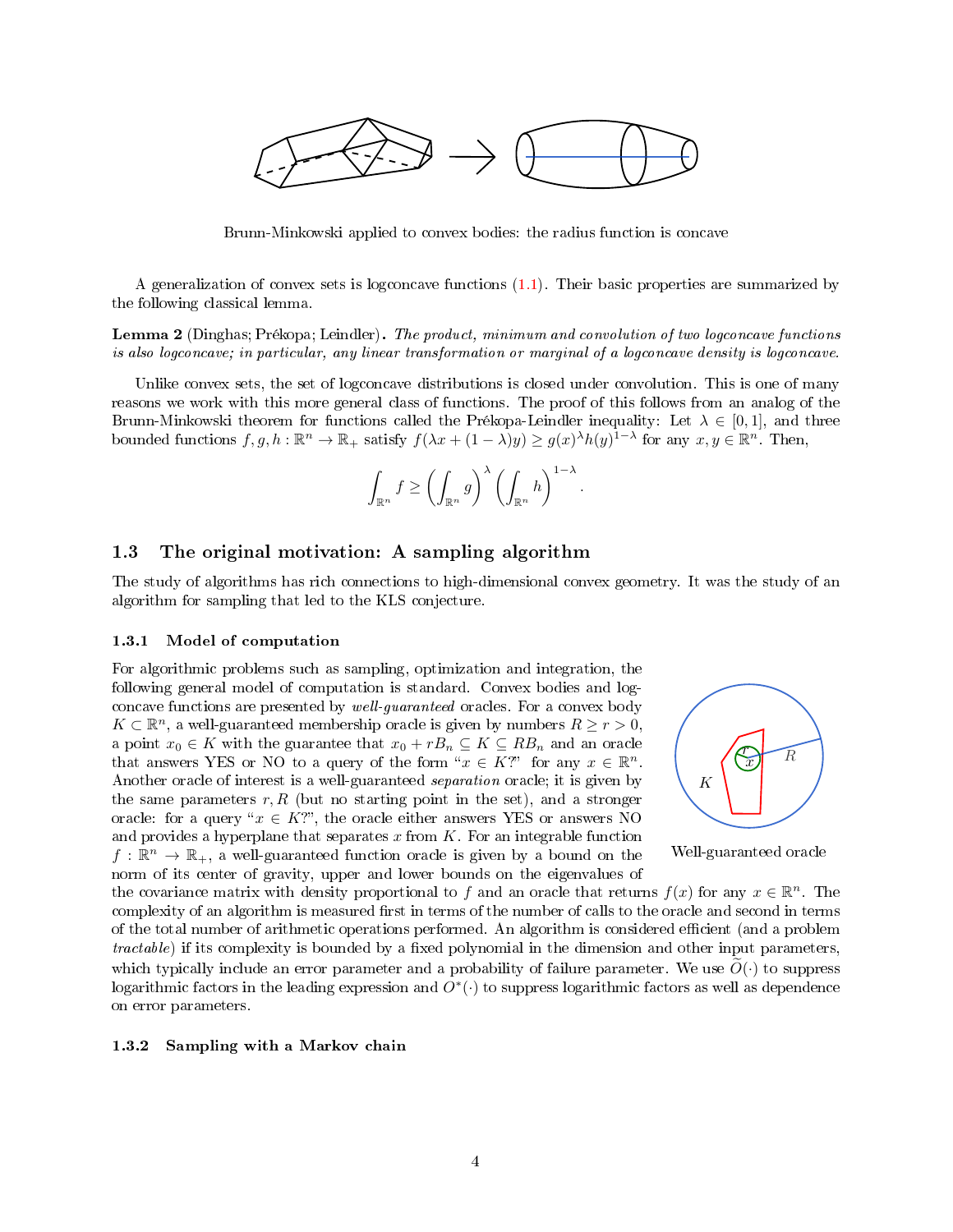An important problem in the theory of algorithms is efficiently sampling highdimensional sets and distributions. As we will presently see, sampling is closely related to an even more basic and ancient problem: estimating the volume (or integral).

Algorithms for sampling are based on Markov chains whose stationary distribution is the target distribution for the sampling problem. One such method is the ball walk [\[67\]](#page-26-0) for sampling from the uniform distribution over a convex body (compact convex set), a particular discretization of Brownian motion. Start with some point in the body. At a current point  $x$ ,

- 1. Pick a random point y in the ball of a fixed radius  $\delta$  centered at x.
- 2. If y is in the body, go to y, otherwise stay at x.

This process converges to the uniform distribution over any compact, "wellconnected" domain. But how efficient is it? To answer this question, we have

to study its rate of convergence. This is a subject on its own with several general tools.

One way to bound the rate of convergence is via the smallest non-zero eigenvalue of the transition operator. If this eigenvalue is  $\lambda$ , then an appropriate notion of distance from the current distribution to the stationary distribution decreases by a multiplicative factor of  $(1 - \lambda)^t$  after t steps of a discrete-time Markov chain. Thus, the larger the spectral gap, the more rapid the convergence.

• But how to bound the spectral gap? There are many methods. In the context of high-dimensional continuous distributions, where the state space is not finite, one useful method is the notion of conductance. This can be viewed as the isoperimetry or expansion of the state space under the transition operator. More precisely, for a Markov chain defined by a state space  $\Omega$  with transition operation  $p(x \rightarrow y)$  and stationary distribution Q, the conductance of a measurable subset is

$$
\phi(S) \stackrel{\text{def}}{=} \frac{\int_{y \notin S} \int_{x \in S} P(x \to y) Q(x) dx dy}{\min \{Q(S), Q(\Omega \setminus S)\}}
$$

and the conductance of the entire Markov chain is

$$
\phi \stackrel{\text{\tiny def}}{=} \inf_{S \subset \Omega} \phi(S).
$$

The following general theorem, due to Jerrum and Sinclair [\[82\]](#page-27-2) was extended to the continuous setting by Lovász and Simonivits [\[69\]](#page-26-1).

**Theorem 3** ([\[69\]](#page-26-1)). Let  $Q_t$  be the distribution of the current point after t steps of a Markov chain with stationary distribution Q and conductance at least  $\phi$ , starting from initial distribution  $Q_0$ . Then, with  $M =$  $\sup_{A} \frac{Q_0(A)}{Q(A)},$ 

$$
d_{TV}(Q_t, Q) \le \sqrt{M} \left(1 - \frac{\phi^2}{2}\right)^t
$$

where  $d_{TV}(Q_t, Q)$  is the total variation distance between  $Q_t$  and  $Q$ .

The mixing time of a Markov chain is related to its conductance via the following fundamental inequality.

$$
\frac{1}{\phi} \lesssim \tau \lesssim \frac{1}{\phi^2} \log M \tag{1.3}
$$

The conductance of the ball walk can be lower bounded by the product of two parameters. The first parameter is a mix of probability and geometry and asks for the minimum distance such that two points at this distance will have some constant overlap in their next-step distributions. The second is a purely geometry question, it is exactly the Cheeger constant of the stationary distribution. It turns out the first parameter can be estimated (for a precise statement, see Theorem [15\)](#page-8-3), thereby reducing the problem of bounding the conductance of the Markov chain to bounding the Cheeger constant of the stationary distribution. This motivated the conjecture that the Cheeger constant for any isotropic logconcave density is in fact at least a universal constant, independent of the density and the dimension. If true, it would imply a bound of  $O^*(n^2)$ on the mixing time of the ball walk from a warm start in an isotropic convex body, which is the best possible bound (it is tight for the isotropic hypercube).



Ball walk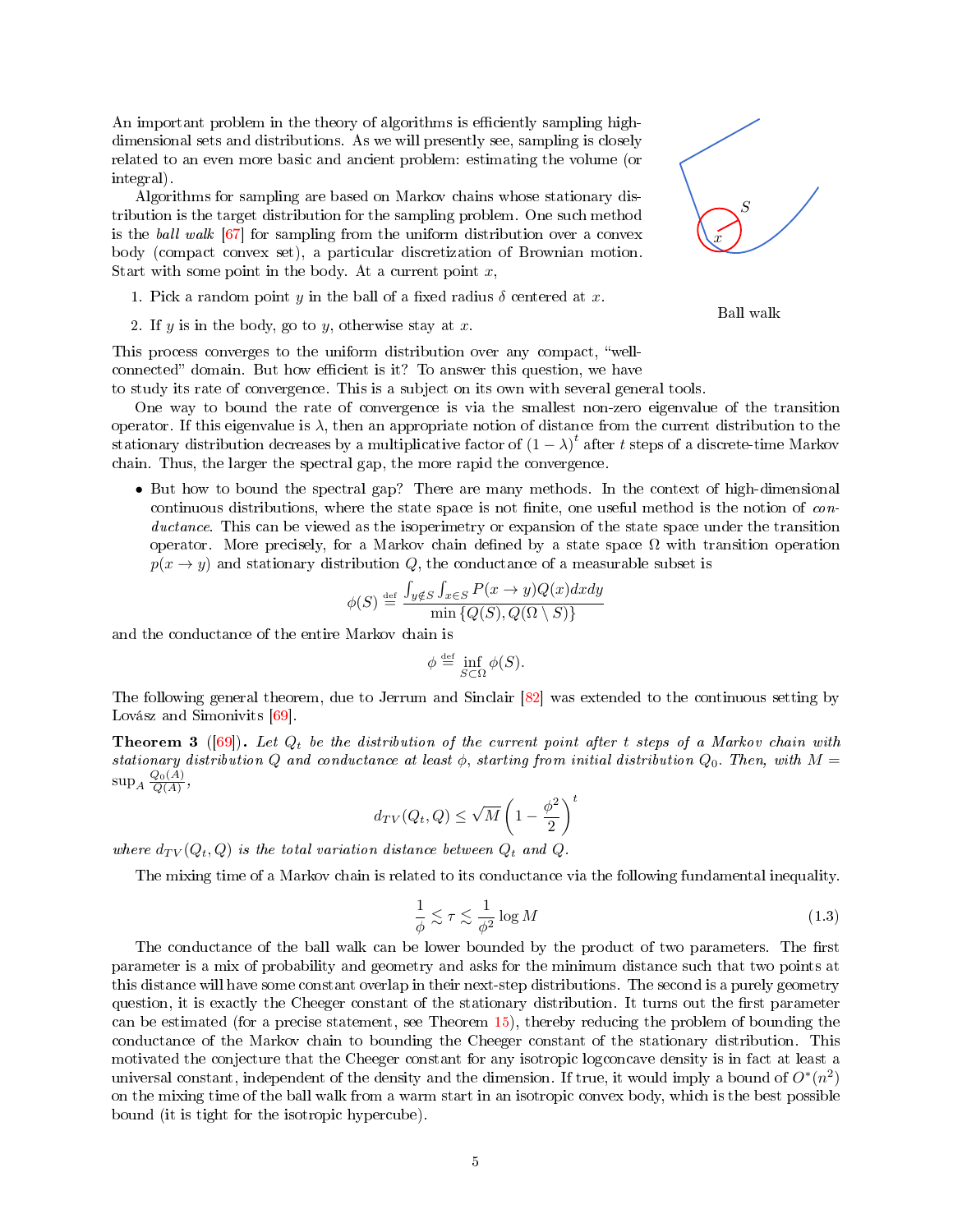

# <span id="page-5-0"></span>2 Connections

Here we discuss a wide array of implications of the conjecture, in geometry, probability and algorithms. For further details, we refer the reader to recent books on the topic [\[23,](#page-24-5) [5,](#page-23-1) [7\]](#page-23-2).

# <span id="page-5-1"></span>2.1 Geometry and Probability

The KLS conjecture implies the slicing conjecture and the thin-shell conjecture. Each of these has powerful and surprising consequences. We discuss them in order of the strength of the conjectures — slicing, thin-shell, KLS.

# <span id="page-5-2"></span>2.1.1 Slicing to anti-concentration

The slicing conjecture (a.k.a. the hyperplane conjecture) is one of the main open questions in convex geometry. It is implied by KLS conjecture. Ball first showed that a positive resolution of the KLS conjecture implies the slicing conjecture  $[10]$ . Eldan and Klartag  $[36]$  later gave a more refined quantitative relation (Theorem [10\)](#page-7-1).

The conjecture says that any convex body in  $\mathbb{R}^n$  of unit volume has a hyperplane section whose  $(n-1)$ -dimensional volume is at least a universal constant. Ball [\[11\]](#page-23-4) gave the following equivalent conjecture for logconcave distributions.

Conjecture 4 (Slicing conjecture  $[22, 11]$  $[22, 11]$  $[22, 11]$ ). For any isotropic logconcave density p in  $\mathbb{R}^n$ , the isotropic (slicing) constant  $L_p \stackrel{\text{def}}{=} p(0)^{\frac{1}{n}}$  is  $O(1)$ .

Geometrically, this conjecture says that an isotropic logconcave distribution cannot have much mass around the origin. The best known bound is  $L_p \lesssim n^{\frac{1}{4}}$ [\[50,](#page-26-3) [22\]](#page-24-6).



Slicing Conjecture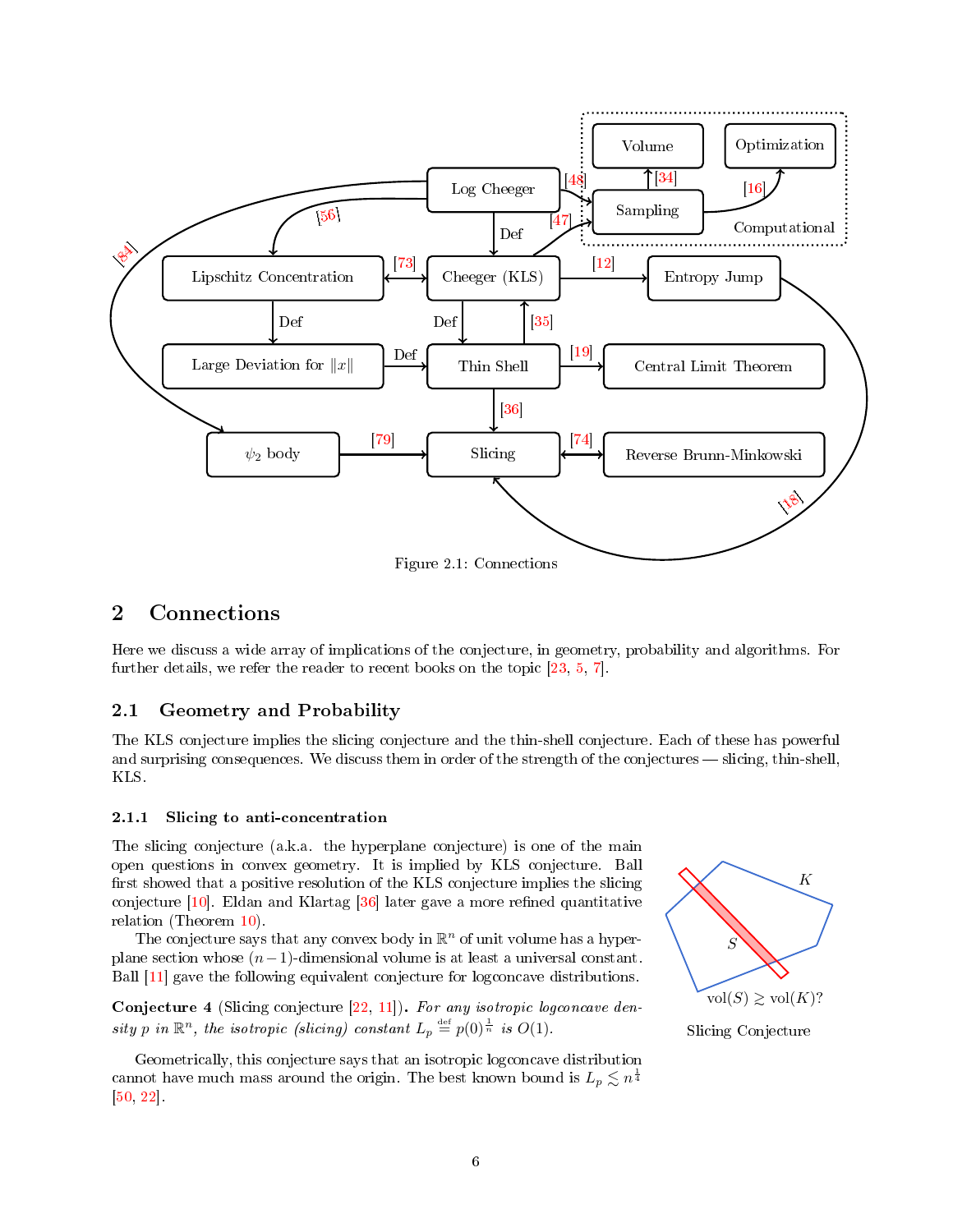Paouris showed that if the slicing conjecture is true, then a logconcave distribution satisfies a strong anti-concentration property (small ball probability).

**Theorem 5** (Small ball probability  $[79]$ ). If slicing conjecture is true, for any isotropic logconcave density  $p$  in  $\mathbb{R}^n$ , we have

$$
\mathbb{P}_{x \sim p} (||x|| \le t\sqrt{n}) = O(t)^n
$$

for all  $0 \leq t \leq c$  for some universal constant c.

Paouris also showed that the inequality holds unconditionally with exponent  $O(\sqrt{n})$  [\[79\]](#page-27-3).

Another nice application of anti-concentration is to lower bound the entropy of a distribution.

Theorem 6 (Entropy of logconcave distribution [\[18\]](#page-24-4)). If the slicing conjecture is true, for any isotropic logconcave density p in  $\mathbb{R}^n$ , we have

$$
-O(n) \leq \mathbb{E}_{x \sim p} \log \frac{1}{p(x)} \leq O(n).
$$

The Brunn-Minkowski inequality is not tight when applied to convex bodies that are large in different directions (e.g.,  $K = \{ \varepsilon x^2 + \varepsilon^{-1} y^2 \le 1 \}$  and  $T = \{ \varepsilon^{-1} x^2 + \varepsilon y^2 \le 1 \}$  with tiny  $\varepsilon$ ). The anti-concentration aspect of slicing also shows the following reverse inequality.

Theorem 7 (Reverse Brunn-Minkowski Inequalities [\[74\]](#page-27-5)). If slicing conjecture is true, then for any isotropic convex sets  $K$  and  $T$ , we have

$$
vol(K+T)^{1/n} \le O(1) \left( vol(K)^{1/n} + vol(T)^{1/n} \right).
$$

We remark that all these consequences of the slicing conjecture are in fact equivalent to the conjecture itself [\[32,](#page-25-6) [18,](#page-24-4) [21\]](#page-24-7).

### <span id="page-6-0"></span>2.1.2 Thin shell to central limit theorem

The Central Limit Theorem says that a random marginal of a hypercube is approximately Gaussian. Brehm and Voigt asked if the same is true for convex sets. Anttila, Ball and Perissinaki [\[72\]](#page-27-7) observed that this is true for any distribution on the sphere. Therefore, this also holds for any distributions with the norm  $||x||$  concentrated at some value. Here, we state the version by Bobkov that holds for any distribution.

**Theorem 8** (Central Limit Theorem [\[19\]](#page-24-3)). Let  $\mu$  be an isotropic probability on  $\mathbb{R}^n$ , which might not be logconcave. Assume that

<span id="page-6-1"></span>
$$
\mu\left(\left|\frac{\|x\|_2}{\sqrt{n}}-1\right|\geq\varepsilon\right)\leq\varepsilon\tag{2.1}
$$



Thin Shell conjecture

for some  $0 < \varepsilon < 1/3$ . Let  $g_{\theta}(s) = \mu(\lbrace x^{\top} \theta = s \rbrace)$  and  $g(s) = \frac{1}{\sqrt{2}}$  $rac{1}{2\pi}$  exp $\left(-\frac{s^2}{2}\right)$  $\frac{1}{2}$ ). Then, for every  $\delta > 0$ , we have that

$$
\mathbb{P}\left(\left\{\theta \in S^{n-1}: \max_{t \in \mathbb{R}} \left|\int_{-\infty}^t g_\theta(s)ds - \int_{-\infty}^t g(s)ds\right| \ge 2\delta + \frac{6}{\sqrt{n}} + 4\varepsilon\right\}\right) \le c_1 \delta^{-\frac{3}{2}} \exp(-c_2 \delta^4 n)
$$

for some universal constants  $c_1, c_2 > 0$ .

So, it suffices to prove that  $||x||$  is concentrated near  $\sqrt{n}$  for any isotropic logconcave distribution. In a seminal work, Klartag proved that [\(2.1\)](#page-6-1) holds with  $\varepsilon \lesssim \log^{-\frac{1}{2}} n$  [\[51\]](#page-26-4). Shortly after, Fleury, Guédon and Paouris gave an alternative proof with  $\varepsilon \lesssim \log^{-1/6} n \cdot (\log \log n)^2$  [\[40\]](#page-25-7). It is natural to ask for the optimal bound for [\(2.1\)](#page-6-1). If the KLS conjecture is true, we can apply the conjecture for the sets  $\{|x|_{2} \leq r\}$  for different values of r and get the following conjecture, suggested in  $[72, 17]$  $[72, 17]$  $[72, 17]$ .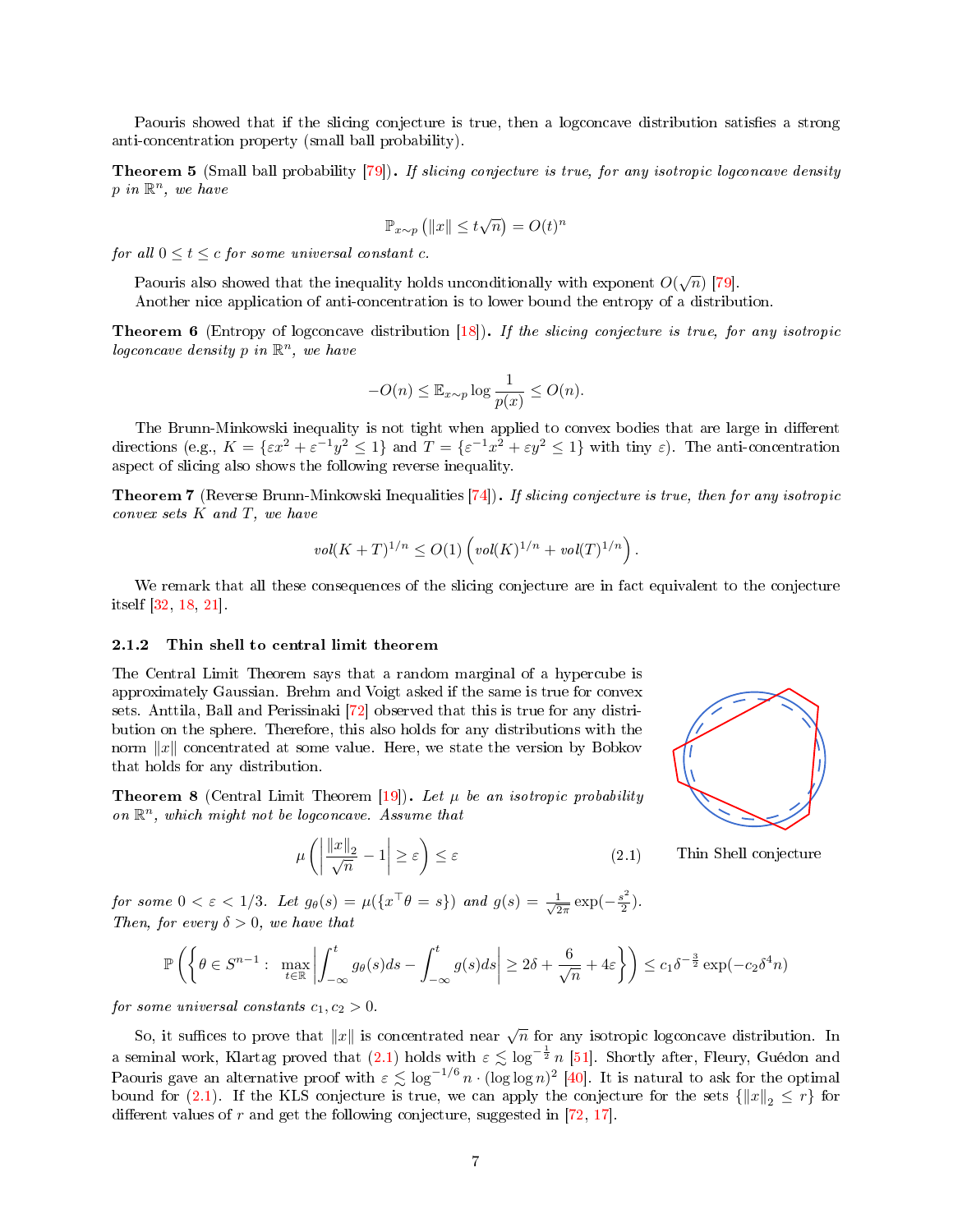Conjecture 9 (Thin shell conjecture). For any isotropic logconcave density p in  $\mathbb{R}^n$ , the thin shell constant  $\sigma_p \stackrel{\text{def}}{=} \text{Var}_{x \sim p} ||X||_2$  is  $O(1)$ .

The relation  $\sigma_p \lesssim \psi_p^{-1}$  is an exercise. Eldan and Klartag showed that the slicing constant is bounded by the thin-shell constant (to within a universal constant).

<span id="page-7-1"></span>**Theorem 10** ([\[36\]](#page-25-1)).  $L_p \leq \sup_n \sigma_p$  where the maximization is over all isotropic logconcave distribution.

<span id="page-7-2"></span>Since Klartag's bound on  $\sigma_p$ , there has been much effort to improve the bound (see Table [1\)](#page-7-2). In a breakthrough, Eldan [\[35\]](#page-25-2) showed that the thin shell conjecture is in fact equivalent to the KLS conjecture up a logarithmic factor (see Theorem [35\)](#page-20-0).

| Year/Authors                    | $\sigma_p$                                      |
|---------------------------------|-------------------------------------------------|
| $\sqrt{2006/K}$ lartag $[51]$   | $\sqrt{n}/\sqrt{\log n}$                        |
| 2006/Fleury-Guédon-Paouris [40] | $\sqrt{n} \frac{(\log \log n)^2}{\log^{1/6} n}$ |
| $2006$ /Klartag [52]            | $n^{4/10}$                                      |
| $2010$ /Fleury [39]             | $n^{3/8}$                                       |
| $2011/Guedon$ -Milman [44]      | $n^{1/3}$                                       |
| $2016$ /Lee-Vempala [65]        | $n^{1/4}$                                       |

Table 1: Progress on the thin shell bound.

#### <span id="page-7-0"></span>2.1.3 Isoperimetry to concentration

After discussing two conjectures that are potentially weaker than KLS conjecture, we now move to some implications of the KLS conjecture itself.

The Poincaré constant of a measure is the minimum possible ratio of the expected squared gradient to the variance over smooth functions. Applying Cheeger's inequality [\[29\]](#page-24-9) this constant is at least the square of the Cheeger constant. The reverse inequality holds for logconcave measures and was proved by Buser [\[26\]](#page-24-10) (Ledoux  $[55]$  gave another proof).

**Theorem 11** (Poincaré inequality [\[88,](#page-27-8) [29,](#page-24-9) [26,](#page-24-10) [55\]](#page-26-7)). For any isotropic logconcave density p in  $\mathbb{R}^n$ , we have that

$$
\zeta_p \stackrel{\text{def}}{=} \inf_{\text{smooth } g} \frac{\mathbb{E}_p \left( \|\nabla g(x)\|_2^2 \right)}{Var_p(g(x))} \approx \psi_p^2.
$$

for any smooth g.

The Poincaré inequality is important in the study of partial differential equations. For example, the Poincaré constant governs exactly how fast the heat equation converges. For the logconcave setting, the choice of  $\ell_2$  norm is not important and it can be generalized as follows:

**Theorem 12** (Generalized Poincaré inequality [\[73\]](#page-27-4)). For any isotropic logconcave density p in  $\mathbb{R}^n$  and for all  $1 \leq q < \infty$ , we have that

$$
\mathbb{E}_{x \sim p} |\nabla g(x)| \gtrsim \frac{\psi_p}{q} \cdot (\mathbb{E}_{x \sim p} |g(x) - \mathbb{E}_{y \sim p} g(y)|^q)^{1/q}
$$

for any smooth g.

Together with previous inequalities, we can summarize the relationships as follows: for any isotropic logconcave density  $p$  in  $\mathbb{R}^n$ ,

$$
L_p \lesssim \sup_p \sigma_p
$$
 and  $\sigma_p \lesssim \frac{1}{\sqrt{\zeta_p}} \approx \frac{1}{\psi_p}$ 

where the relation " $\lesssim$ " hides only universal constants independent of the density p and the dimension n.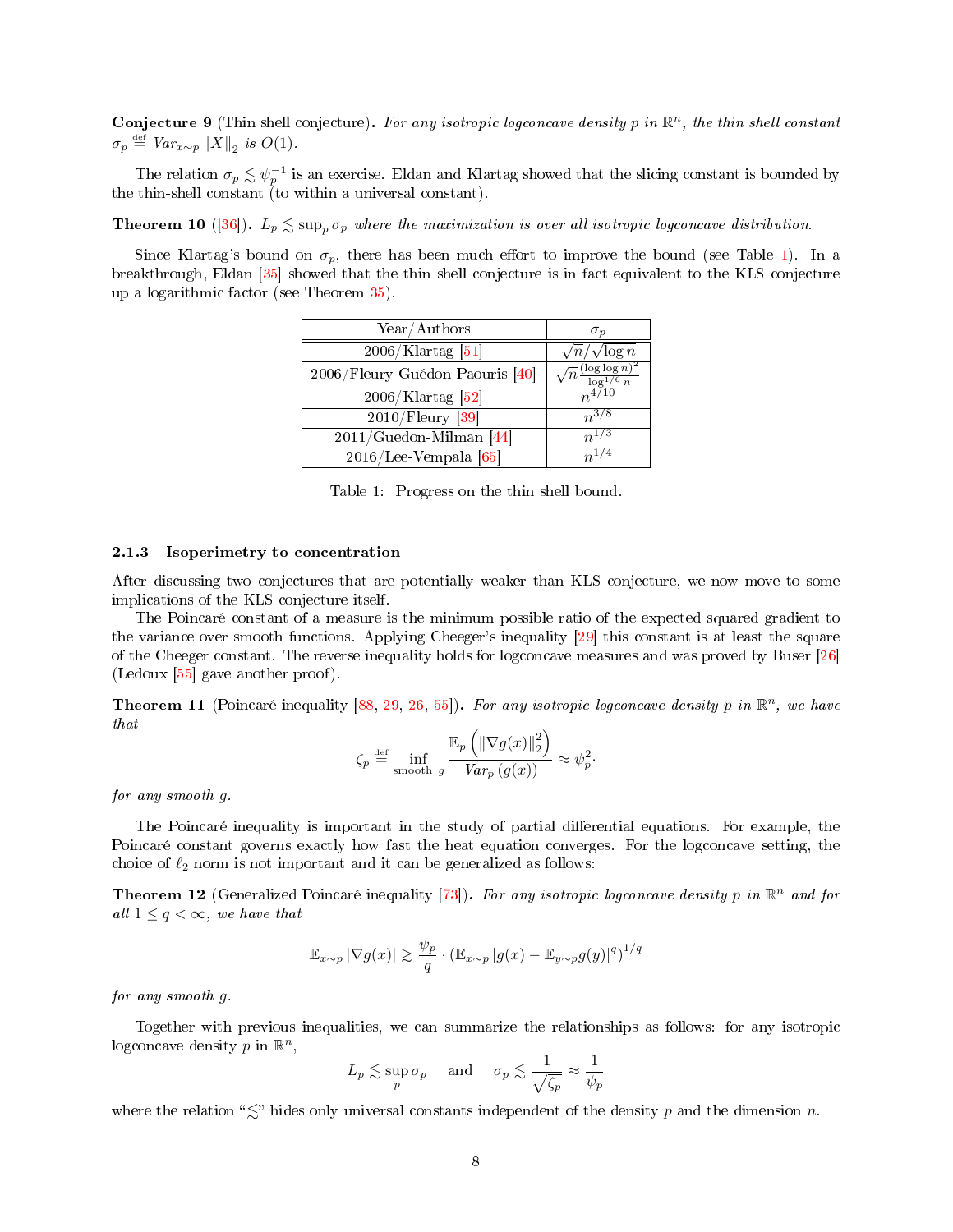We next turn to concentration inequalities. The classical concentration theorem of Levy says that any Lipschitz function g on the sphere in  $\mathbb{R}^n$  is concentrated near its mean (or median):

$$
\mathbb{P}\left(|g(x) - \mathbb{E}_y g(y)| \ge t\right) \le 2e^{-\frac{1}{2}t^2 n}.
$$

The following theorem is an analogous statement for any logconcave density, and is due to Gromov and Milman.

**Theorem 13** (Lipschitz concentration [\[42\]](#page-25-10)). For any L-Lipschitz function g in  $\mathbb{R}^n$ , and isotropic logconcave density p,

$$
\mathbb{P}_{x \sim p} (|g(x) - \mathbb{E}g| > L \cdot t) = e^{-\Omega(t\psi_p)}.
$$

Milman [\[73\]](#page-27-4) showed the reverse, namely that a Lipschtiz concentration inequality implies a lower bound on the Cheeger constant.

The next consequence is information-theoretic. Let  $X$  be a random variable from an n-dimensional distribution with a density p. Its entropy is  $Ent(X) = -\mathbb{E}(\log p) = -\int_{\mathbb{R}^n} p(x) \log p(x) dx$ . The Shannon-Stam inequality says that for independent random vectors  $X, Y \sim p$ ,

$$
\mathrm{Ent}\left(\frac{X+Y}{\sqrt{2}}\right) \ge \mathrm{Ent}(X)
$$

with equality only if  $p$  is Gaussian. Quantifying the increase in entropy has been a subject of investigation. Ball and Nguyen [\[12\]](#page-24-2) proved the following bound on the entropy gap.

**Theorem 14** (Entropy jump [\[12\]](#page-24-2)). Let p be an isotropic logconcave density and  $X, Y \sim p$  in  $\mathbb{R}^n$  and Z be  $d$ rawn from a standard Gaussian in  $\mathbb{R}^n$ . Then,

$$
Ent\left(\frac{X+Y}{\sqrt{2}}\right) - Ent(X) \gtrsim \psi_p^2\left(Ent(Z) - Ent(X)\right).
$$

# <span id="page-8-0"></span>2.2 Algorithms

In this section we discuss algorithmic connections of the KLS conjecture.

### <span id="page-8-1"></span>2.2.1 Sampling

The ball walk can be used to sample from any density using a Metropolis filter. To sample from the density  $Q$ , we repeat the following: at a point x,

- 1. Pick a random point y in the  $\delta$ -ball centered at x.
- 2. Go to y with probability min  $\left\{1, \frac{Q(y)}{Q(x)}\right\}$  $\frac{Q(y)}{Q(x)}$ .

If the resulting Markov chain is ergodic, the current distribution approaches a unique stationary distribution. The complexity of sampling depends on the rate of convergence to stationarity. For an isotropic logconcave distribution, the rate of convergence of the ball walk from a warm starting distribution is bounded in terms of the Cheeger constant. A starting distribution  $Q_0$  is warm with respect to the stationary distribution Q if  $\mathbb{E}_{x \sim Q} \frac{Q_0(x)}{Q(x)}$  is bounded by a constant.

<span id="page-8-3"></span>**Theorem 15** ( $[47]$ ). For an isotropic logconcave density p, the ball walk mixes from a warm start in  $O^*\left(n^2/\psi_p^2\right)$  steps.

### <span id="page-8-2"></span>2.2.2 Sampling to Convex Optimization

Sampling can be used to efficiently implement a basic algorithm for convex optimization given a separation oracle — the *cutting plane* method. Convex optimization can be reduced to convex feasibility by including the objective function as a constraint and doing a binary search on its value. To solve the feasibility problem, the method maintains a convex set containing  $K$ , starting with the ball of radius  $R$  which is guaranteed to contain  $K$ . At each step it queries the centroid of the set. If infeasible, it uses the violated inequality given by the separation oracle to restrict the set. The basis of this method is the following theorem of Grunbaum.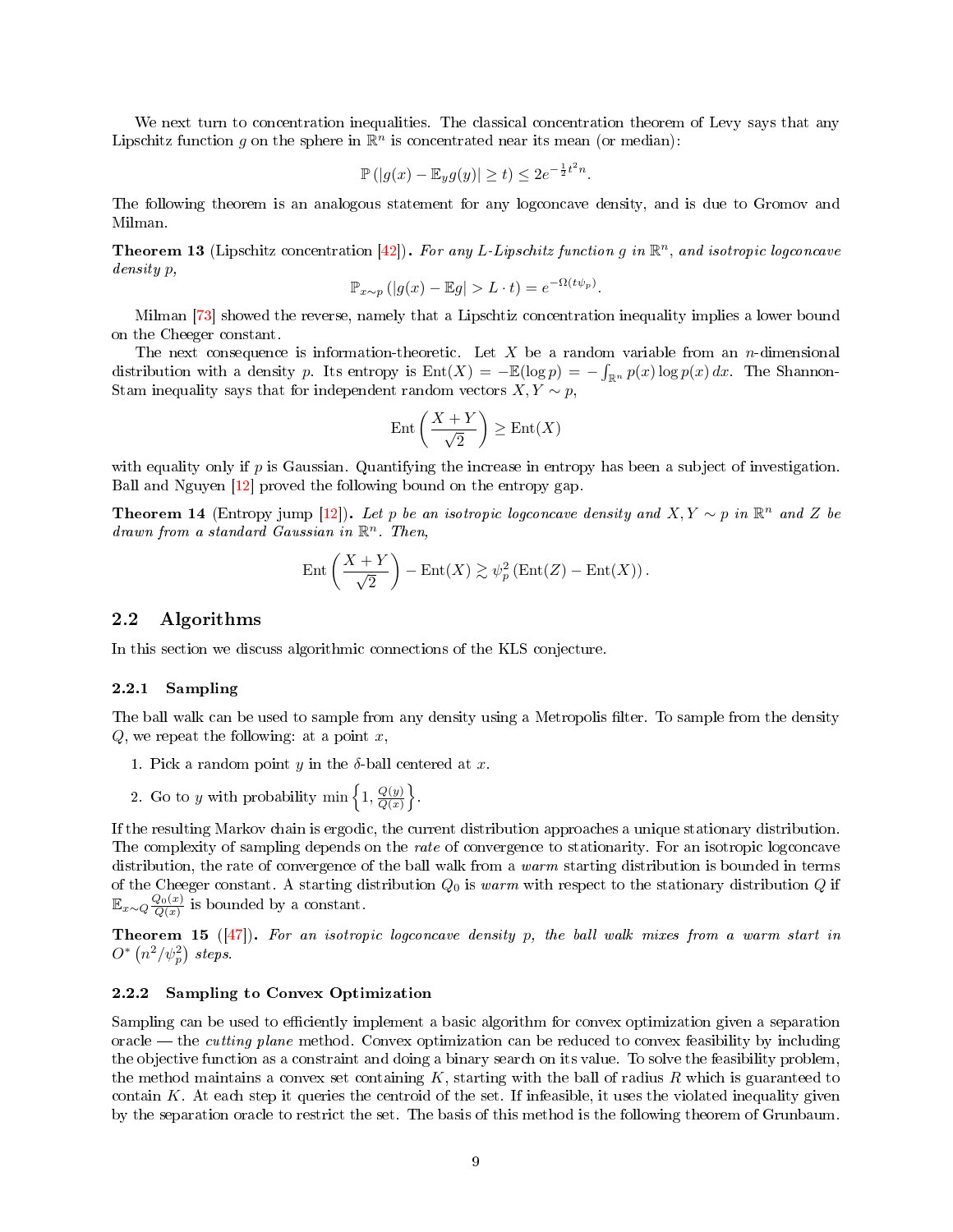

Figure 2.2: Centroid cuts vs Simulated annealing for optimization

**Theorem 16** ([\[43\]](#page-25-11)). For any convex body K, for any halfspace H containing the centroid of K, vol(H ∩K)  $\geq$  $\frac{1}{e}$ vol $(K)$ .

Thus, the volume of the set maintained decreases by a constant factor in each iteration and the number of iterations is  $O(n\log{\frac{R}{r}})$ , which is asymptotically the best possible. However, there is one important difficulty, namely computing the center of gravity, even of an explicit polytope [\[33\]](#page-25-12), is a computationally intractable problem (#P-hard). The next theorem uses sampling to get around this, while keeping the same asymptotic complexity.

**Theorem 17** ([\[16\]](#page-24-1)). Let  $X = \frac{1}{m} \sum_{i=1}^{m} X_i$  where  $X_i$  are drawn i.i.d. from a logconcave density p in  $\mathbb{R}^n$ . Then, for any halfspace  $H$  containing  $X$ ,

$$
\mathbb{E}\left(\int_{H}p\right)\geq \frac{1}{e}-\sqrt{\frac{n}{m}}.
$$

Thus, for a convex body, using the average of  $m = O(n)$  samples is an effective substitute for the center of gravity.

While this method achieves the best possible oracle complexity and (an impractically high) polynomial number of arithmetic operations, the work of Lee, Sidford and Wong [\[60\]](#page-26-8) shows how to reduce the overall arithmetic complexity to  $\tilde{O}(n^3)$ . Their general method also leads to the current fastest algorithms for semidefinite programming and submodular function minimization.

Convex optimization given only a membership oracle can also be reduced to sampling, via the method known as simulated annealing. It starts with a uniform distribution over the feasible set, then gradually focuses the distribution on near-optimal points. A canonical way to minimize the linear function  $c^{\top}x$  over a convex body  $K$  is to use a sequence of Boltzmann-Gibbs distributions with density proportional to  $e^{-\alpha c^\top x}$ for points in K, with  $\alpha$  starting close to zero and gradually increasing it. A random point drawn from this density satisfies

$$
\mathbb{E}\left(c^{\top}x\right) \le \min_{K} c^{\top}x + \frac{n}{\alpha}.
$$

Thus, sampling from the density with  $\alpha = n/\epsilon$  gives an additive  $\epsilon$  error approximation. In [\[45\]](#page-25-13) it is shown how to make this method efficient, using a sequence of only  $\widetilde{O}(\sqrt{n})$  distributions.

The method can be viewed as a special case of a more general family of algorithms referred to as the interior-point method [\[76\]](#page-27-9). The latter method works by minimizing the sum of the desired objective function with a diminishing multiple of a smooth convex function which blows up at the boundary. Thus the optimum points to this modified objective for any positive value of the multiplier are in the interior of the convex body. The path followed by the method as a function of the multiplier is called the central path. There are several interesting choices of the smooth convex functions, including the logarithmic barrier, volumetric barrier, universal barrier and entropic barrier. The last two of these achieve the optimal rate in terms of the dimension for arbitrary convex bodies. This rate, i.e., number of steps to reduce the distance to optimality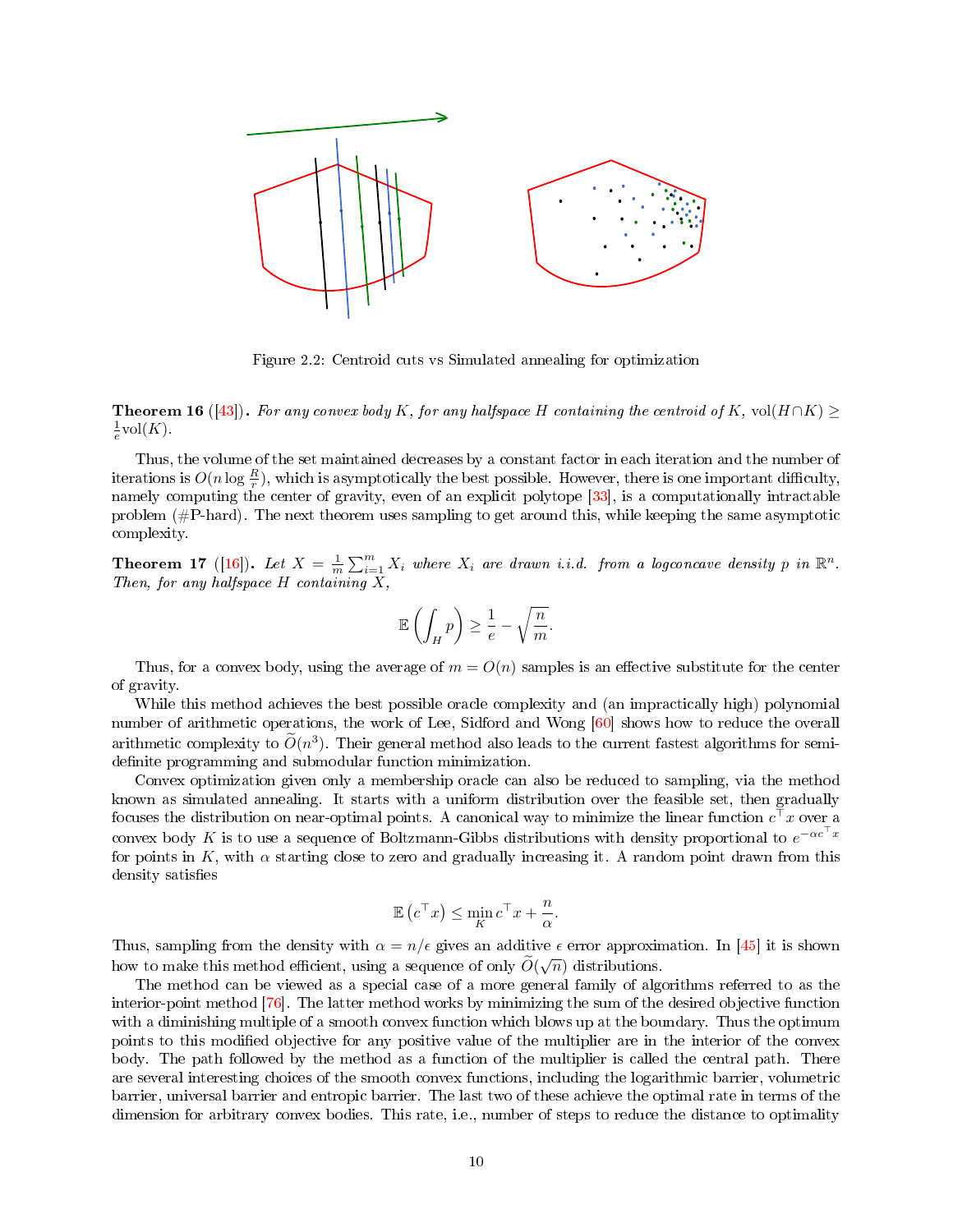

Figure 2.3: DFK vs Simulated Annealing

by a constant factor, is  $O(\sqrt{n})$ , the same as for simulated annealing. This is not a coincidence — the path of the centroid as a function of  $\alpha$  corresponds exactly to the central path taken by the interior-point method using the entropic barrier  $[24, 1]$  $[24, 1]$  $[24, 1]$ . The universal and entropic barriers are not the most efficient for the important case of linear programming — each step can be implemented in polynomial time, but is  $n^4$  or higher. For a linear program given by m inequalities, the logarithmic barrier uses  $O(\sqrt{m})$  phases, with each phase requiring the solution of a linear system. Lee and Sidford have proposed a barrier that takes only  $O(\sqrt{n})$  iterations and gives the currest fastest method for solving linear programs [\[58,](#page-26-9) [59\]](#page-26-10).

Optimization based on sampling has various robustness properties (e.g., it can be applied to stochastic optimization [\[15,](#page-24-12) [38\]](#page-25-14) and regret minimization [\[75,](#page-27-10) [25\]](#page-24-13)), and continues to be an active research topic.

#### <span id="page-10-0"></span>2.2.3 Sampling to Volume computation and Integration

Sampling is the core of efficient volume computation and integration. The main idea for the latter problems is to sample a sequence of logconcave distributions, starting with one that is easy to integrate and ending with the function whose integral is desired. This process, known as *simulated annealing* can be expressed as the following telescoping product:

$$
\int_{\mathbb{R}^n} f = \int f_0 \frac{\int f_i}{\int f_0} \frac{\int f_2}{\int f_3} \dots \frac{\int f_m}{\int f_{m-1}}
$$

where  $f_m = f$ . Each ratio  $\int f_{i+1}/\int f_i$  is the expectation of the estimator  $Y = \frac{f_{i+1}(X)}{f_i(X)}$  $\frac{i+1(X)}{f_i(X)}$  for X drawn from the density proportional to  $f_i$ . What is the optimal sequence of interpolating functions to use? The celebrated polynomial-time algorithm of Dyer, Frieze and Kannan [\[34\]](#page-25-5) used the uniform distribution on a sequence of convex bodies, starting with the ball contained inside the input body  $K$ . Each body in the sequence is a ball intersected with the given convex body  $K: K_i = 2^{\frac{i}{n}} r B \cap K$ . The length of the sequence is  $m = O(n \log \frac{R}{r})$ so that the final body is just K. A variance bound shows that  $O(m/\epsilon^2)$  samples per distribution suffice to get an overall  $1+\epsilon$  multiplicative error approximation with high probability. The total number of samples is  $O^*(m^2) = O^*(n^2)$  $O^*(m^2) = O^*(n^2)$  $O^*(m^2) = O^*(n^2)$  and the complexity of the resulting algorithm is  $O^*(n^5)$  as shown in [\[47\]](#page-25-4). Table 2 below summarizes progress on the volume problem over the past three decades. Besides improving the complexity of volume computation, each step has typically resulted in new techniques. For more details, we refer the reader to surveys on the topic [\[81,](#page-27-11) [87\]](#page-27-12).

Lovász and Vempala [\[70\]](#page-27-13) improved on [\[47\]](#page-25-4) by sampling from a sequence of nonuniform distributions. The densities in the sequence have the form  $f_i(x) \propto \exp(-\alpha_i ||x||) \chi_K(x)$  or  $f_i(x) \propto \exp(-\alpha_i ||x||^2) \chi_K(x)$ . Then the ratio of two consecutive integrals is the expectation of the following estimator:

$$
Y = \frac{f_{i+1}(X)}{f_i(X)}.
$$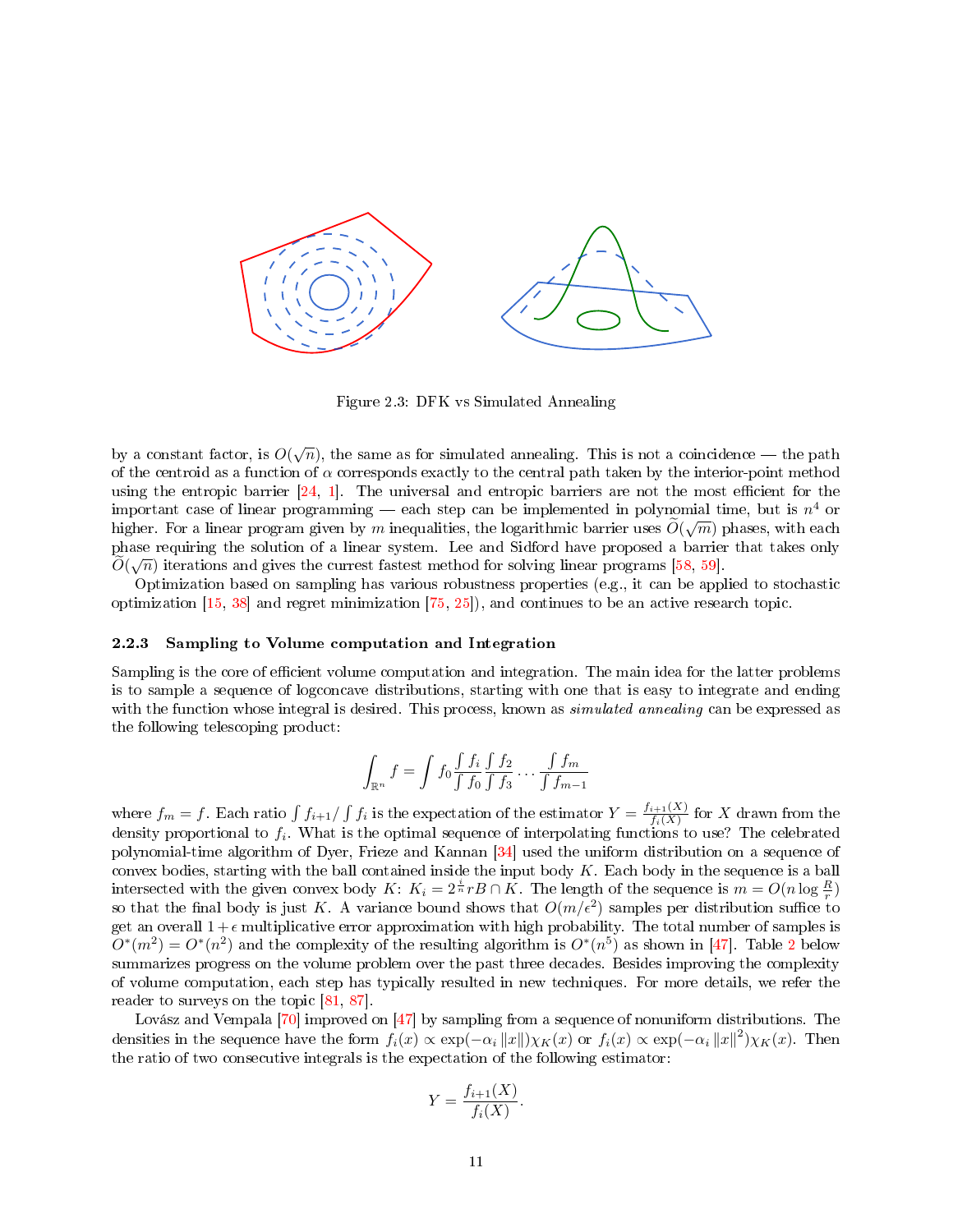<span id="page-11-1"></span>

| Year/Authors                                | New ingredients        | <b>Steps</b>       |
|---------------------------------------------|------------------------|--------------------|
| $1989/D$ yer-Frieze-Kannan [34]             | Everything             | $n^{23}$           |
| 1990/Lovász-Simonovits [68]                 | Better isoperimetry    | $n^{16}$           |
| 1990/Lovász [67]                            | Ball walk              | $n^{10}$           |
| $1991$ /Applegate-Kannan [6]                | Logconcave sampling    | $n^{10}$           |
| $1990/Dyer\text{-}Friez$ e [33]             | Better error analysis  | $n^8$              |
| $1993$ /Lovász-Simonovits [69]              | Localization lemma     | $n^{\gamma}$       |
| $1997/Kannan-Lovász-Simonovits [47]$        | Speedy walk, isotropy  | $n^5$              |
| $\sqrt{2003/L}$ ovász-Vempala [70]          | Annealing, hit-and-run | n <sup>4</sup>     |
| $2015$ /Cousins-Vempala [31] (well-rounded) | Gaussian Cooling       | $n^3$              |
| $2017$ /Lee-Vempala (polytopes)             | Hamiltonian Walk       | $mn^{\frac{2}{3}}$ |

Table 2: The complexity of volume estimation, each step uses  $\tilde{O}(n)$  bit of randomness.

They showed that the coefficient  $\alpha_i$  (inverse "temperature") can be changed by a factor of  $(1+\frac{1}{\sqrt{n}})$ , which implies that  $m = \tilde{O}(\sqrt{n})$  phases suffice, and the total number of samples is only  $O^*(n)$ . This is perhaps surprising since the ratio of the initial integral to the final is typically  $n^{\Omega(n)}$ . Even though the algorithm uses only  $\tilde{O}(\sqrt{n})$  phases, and hence estimates a ratio of  $n^{\tilde{\Omega}(\sqrt{n})}$  in one or more phases, the variance of the estimator is bounded in every phase.

**Theorem 18** ([\[70\]](#page-27-13)). The volume of a convex body in  $\mathbb{R}^n$  (given by a membership oracle) can be computed to relative error  $\varepsilon$  using  $\widetilde{O}(n^4/\varepsilon^2)$  oracle queries and  $\widetilde{O}(n^2)$  arithmetic operations per query.

The LV algorithm has two parts. In the first it finds a transformation that puts the body in nearisotropic position. The complexity of this part is  $\tilde{O}(n^4)$ . In the second part, it runs the annealing schedule, while maintaining that the distribution being sampled is *well-rounded*, a weaker condition than isotropy. Well-roundedness requires that a level set of measure  $\frac{1}{8}$  contains a constant-radius ball and the trace of the covariance (expected squared distance of a random point from the mean) to be bounded by  $O(n)$ , so that  $R/r$  is effectively  $O(\sqrt{n})$ . To achieve the complexity guarantee for the second phase, it suffices to use the KLS bound of  $\psi_p \gtrsim n^{-\frac{1}{2}}$ . Connecting improvements in the Cheeger constant directly to the complexity of volume computation is an open question. To apply improvements in the Cheeger constant, one would need to replace well-roundedness with (near-)isotropy and maintain that. However, maintaining isotropy appears to be much harder  $-$  possibly requiring a sequence of  $\Omega(n)$  distributions and  $\Omega(n)$  samples from each, providing no gain over the current complexity of  $O^*(n^4)$  even if the KLS conjecture turns out to be true.

Cousins and Vempala [\[31\]](#page-25-15) gave a faster algorithm for well-rounded convex bodies (any isotropic logconcave Cousins and Vempala [51] gave a laster algorithm for well-rounded convex bodies (any isotropic logconcave density satisfies  $\frac{R}{r} = O(\sqrt{n})$  and is well-rounded). Their algorithm, called Gaussian cooling, is significantly simpler, crucially utilizes the fact that the KLS conjecture holds for a Gaussian density restricted by any convex body (Theorem [25\)](#page-14-0), and completely avoids computing an isotropic transformation.

**Theorem 19** ([\[31\]](#page-25-15)). The volume of a well-rounded convex body, i.e., with  $R/r = O^*(\sqrt{n})$ , can be computed using  $O^*(n^3)$  oracle calls.

We note that the covariance matrix of any logconcave density can be computed efficiently from only a linear in the dimension number of samples. This question of sample complexity was also motivated by the study of volume computation.

**Theorem 20** ([\[2,](#page-23-7) [3,](#page-23-8) [83\]](#page-27-14)). Let  $Y = \frac{1}{m} \sum_{i=1}^{m} X_i X_i^{\top}$  where  $X_1, \ldots, X_m$  are drawn from an isotropic logconcave density p. If  $m \gtrsim \frac{n}{\varepsilon^2}$ , then  $||Y-I||_{op}^m \leq \varepsilon$  with high probability.

# <span id="page-11-0"></span>3 Proof techniques

Classical proofs of isoperimetry for special distributions are based on dierent types of symmetrization that effectively identify the extremal subsets. Bounding the Cheeger constant for general convex bodies and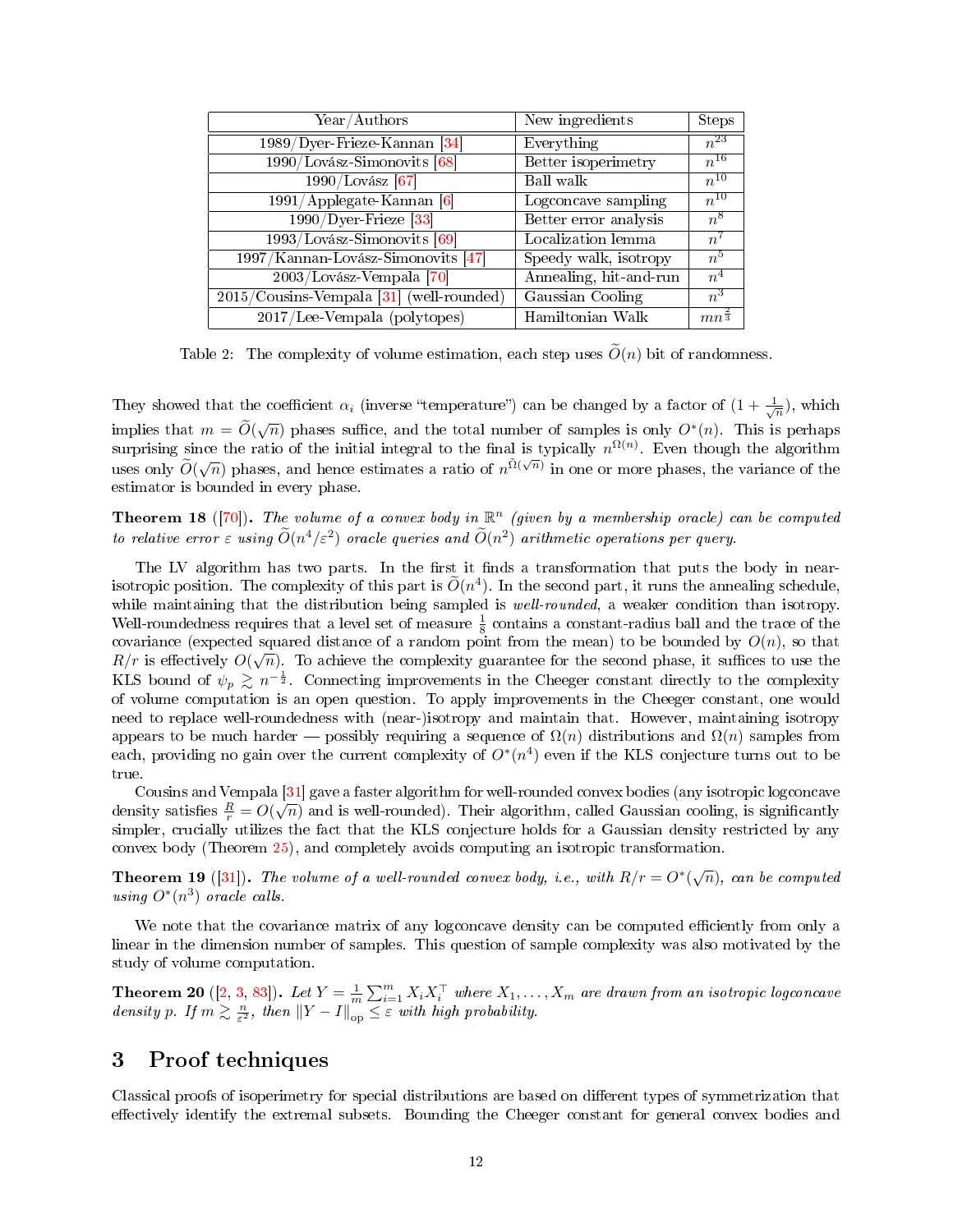logconcave densities is more complicated since the extremal sets can be nonlinear and hard to describe precisely, due to the trade-off between minimizing the boundary measure of a subset and utilizing as much of the "external" boundary as possible. The main technique to prove bounds in the general setting has been *localization*, a method to reduce inequalities in high dimension to inequalities in one dimension. We now describe this technique with a few applications.

# <span id="page-12-0"></span>3.1 Localization

We will sketch a proof of the following theorem to illustrate the use of localization. This theorem was also proved by Karzanov and Khachiyan [\[49\]](#page-25-16) using a different, more direct approach.

<span id="page-12-1"></span>**Theorem 21** ([\[33,](#page-25-12) [68,](#page-26-11) [49\]](#page-25-16)). Let f be a logconcave function whose support has diameter D and let  $\pi_f$  be the induced measure. Then for any partition of  $\mathbb{R}^n$ into measurable sets  $S_1, S_2, S_3,$ 

$$
\pi_f(S_3) \ge \frac{2d(S_1, S_2)}{D} \min{\{\pi_f(S_1), \pi_f(S_2)\}}.
$$

Before discussing the proof, we note that there is a variant of this result in the Riemannian setting.

**Theorem 22** ([\[66\]](#page-26-12)). If  $K \subset (M, g)$  is a locally convex bounded domain with smooth boundary, diameter D and  $Ric_g \geq 0$ , then the Poincaré constant is at least  $\frac{\pi^2}{4D^2}$ , i.e., for any g with  $\int g = 0$ , we have that

$$
\int |\nabla g(x)|^2 dx \ge \frac{\pi^2}{4D^2} \int g(x)^2 dx.
$$

For the case of convex bodies in  $\mathbb{R}^n$ , this result is equivalent to Theorem [21](#page-12-1) up to a constant. One benefit of localization is that it does not require a carefully crafted potential. Localization has recently been generalized to Riemannian setting [\[53\]](#page-26-13). The origins of this method were in a paper by Payne and Weinberger [\[80\]](#page-27-15).

We begin the proof of Theorem [21.](#page-12-1) For a proof by contradiction, let us assume the converse of its conclusion, i.e., for some partition  $S_1, S_2, S_3$  of  $\mathbb{R}^n$  and logconcave density f, assume that

$$
\int_{S_3} f(x) dx < C \int_{S_1} f(x) dx
$$
 and  $\int_{S_3} f(x) dx < C \int_{S_2} f(x) dx$ 

where  $C = 2d(S_1, S_2)/D$ . This can be reformulated as

$$
\int_{\mathbb{R}^n} g(x) dx > 0 \quad \text{and} \quad \int_{\mathbb{R}^n} h(x) dx > 0 \tag{3.1}
$$

where

$$
g(x) = \begin{cases} Cf(x) & \text{if } x \in S_1, \\ 0 & \text{if } x \in S_2, \\ -f(x) & \text{if } x \in S_3. \end{cases} \quad \text{and} \quad h(x) = \begin{cases} 0 & \text{if } x \in S_1, \\ Cf(x) & \text{if } x \in S_2, \\ -f(x) & \text{if } x \in S_3. \end{cases}
$$

These inequalities are for functions in  $\mathbb{R}^n$ . The next lemma will help us analyze them.

**Lemma 23** (Localization Lemma [\[46\]](#page-25-0)). Let  $g, h : \mathbb{R}^n \to \mathbb{R}$  be lower semi-continuous integrable functions such that

$$
\int_{\mathbb{R}^n} g(x) dx > 0 \quad and \quad \int_{\mathbb{R}^n} h(x) dx > 0.
$$

Then there exist two points  $a, b \in \mathbb{R}^n$  and an affine function  $\ell : [0, 1] \to \mathbb{R}_+$  such that

$$
\int_0^1 \ell(t)^{n-1} g((1-t)a + tb) dt > 0 \quad and \quad \int_0^1 \ell(t)^{n-1} h((1-t)a + tb) dt > 0.
$$



 $S_3$ 

 $S_2$ 

Euclidean isoperimetry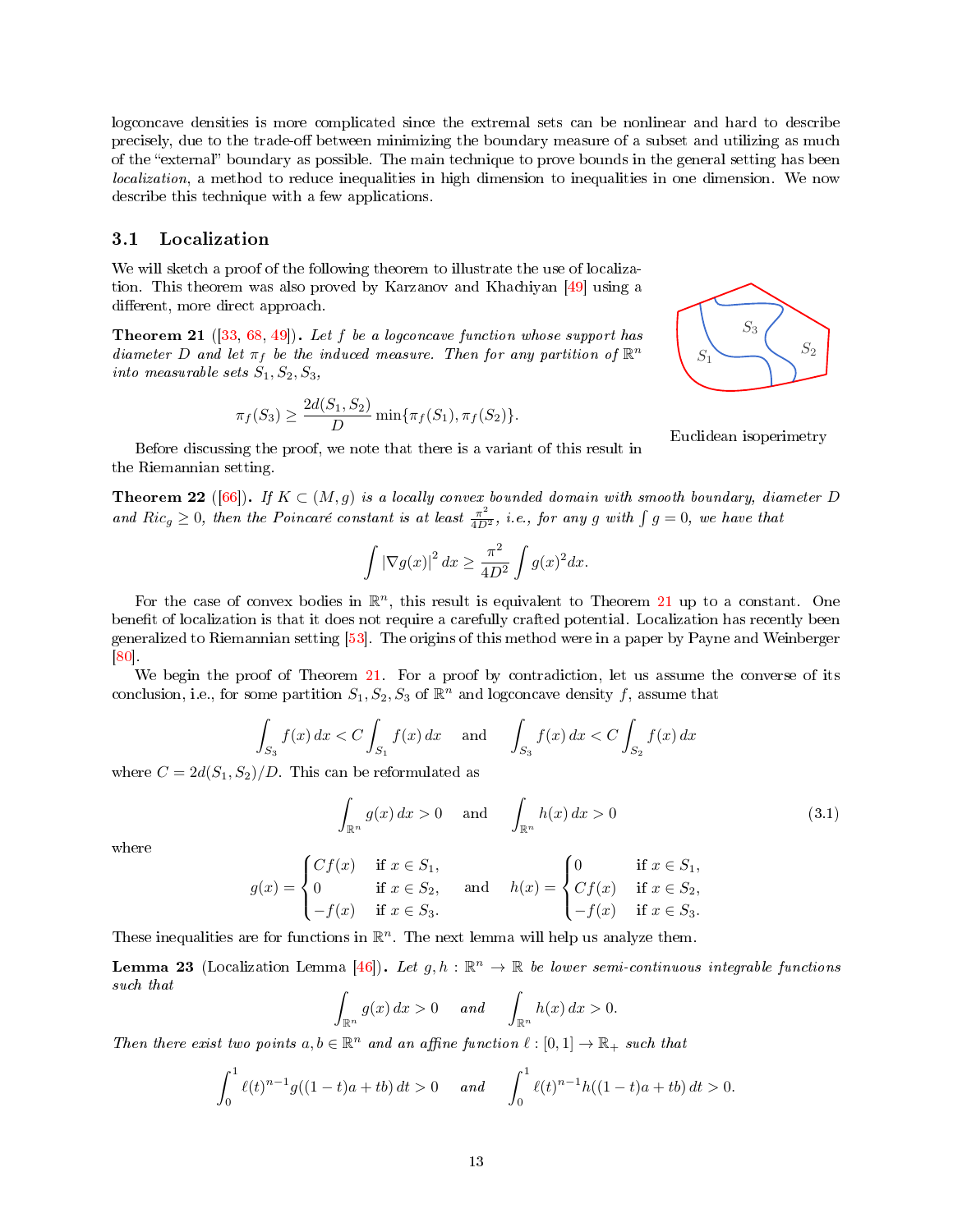The points a, b represent an interval and one may think of  $\ell(t)^{n-1}$  as proportional to the cross-sectional area of an infinitesimal cone.

The lemma says that over this cone truncated at  $a$  and  $b$ , the integrals of g and h are positive. Also, without loss of generality, we can assume that  $a, b$ are in the union of the supports of  $g$  and  $h$ .

*Proof outline.* The main idea is the following. Let  $H$  be any halfspace such that

$$
\int_H g(x) \, dx = \frac{1}{2} \int_{\mathbb{R}^n} g(x) \, dx.
$$

Let us call this a bisecting halfspace. Now either

$$
\int_H h(x) dx > 0 \quad \text{or} \quad \int_{\mathbb{R}^n \setminus H} h(x) dx > 0.
$$

Thus, either H or its complementary halfspace will have positive integrals for both  $g$  and  $h$ , reducing the domain of the integrals from  $\mathbb{R}^n$  to a halfspace. If we could repeat this, we might hope to reduce the dimensionality of the domain. For any  $(n-2)$ -dimensional affine subspace L, there is a bisecting halfspace containing L in its bounding hyperplane. To see this, let H be a halfspace containing L in its boundary. Rotating H about L we get a family of halfspaces with the same property. This family includes  $H'$ , the complementary halfspace of H. The function  $\int_H g - \int_{\mathbb{R}^n \setminus H} g$  switches sign from H to H'. Since this is a continuous family, there must be a halfspace for which the function is zero.

If we take all  $(n-2)$ -dimensional affine subspaces defined by  $\{x \in \mathbb{R}^n : x_i = r_1, x_j = r_2\}$  where  $r_1, r_2$  are rational, then the intersection of all the corresponding bisecting halfspaces is a line or a point (by choosing only rational values for  $x_i$ , we are considering a countable intersection). To see why it is a line or a point, assume we are left with a two or higher dimensional set. Since the intersection is convex, there is a point in its interior with at least two coordinates that are rational, say  $x_1 = r_1$  and  $x_2 = r_2$ . But then there is a bisecting halfspace H that contains the affine subspace given by  $x_1 = r_1$ ,  $x_2 = r_2$  in its boundary, and so it properly partitions the current set.

Thus the limit of this bisection process is a function supported on an interval (which could be a single point), and since the function itself is a limit of convex sets (intersections of halfspaces) containing this interval, it is a limit of a sequence of concave functions and is itself concave, with positive integrals. Simplifying further from concave to linear takes quite a bit of work. For the full proof, we refer the reader to [\[69\]](#page-26-1).  $\Box$ 

Going back to the proof sketch of Theorem [21,](#page-12-1) we can apply the localization lemma to get an interval [a, b] and an affine function  $\ell$  such that

<span id="page-13-0"></span>
$$
\int_0^1 \ell(t)^{n-1} g((1-t)a + tb) dt > 0 \quad \text{and} \quad \int_0^1 \ell(t)^{n-1} h((1-t)a + tb) dt > 0.
$$
 (3.2)

The functions  $g, h$  as we have defined them are not lower semi-continuous. However, this can be addressed by expanding  $S_1$  and  $S_2$  slightly so as to make them open sets, and making the support of f an open set. Since we are proving strict inequalities, these modifications do not affect the conclusion.

Let us partition [0, 1] into  $Z_1, Z_2, Z_3$  as follows:

$$
Z_i = \{ t \in [0,1] : (1-t)a + tb \in S_i \}.
$$

Note that for any pair of points  $u \in Z_1, v \in Z_2, |u - v| \ge d(S_1, S_2)/D$ . We can rewrite [\(3.2\)](#page-13-0) as

$$
\int_{Z_3} \ell(t)^{n-1} f((1-t)a + tb) dt < C \int_{Z_1} \ell(t)^{n-1} f((1-t)a + tb) dt
$$

and

$$
\int_{Z_3} \ell(t)^{n-1} f((1-t)a + tb) dt < C \int_{Z_2} \ell(t)^{n-1} f((1-t)a + tb) dt.
$$



Truncated cone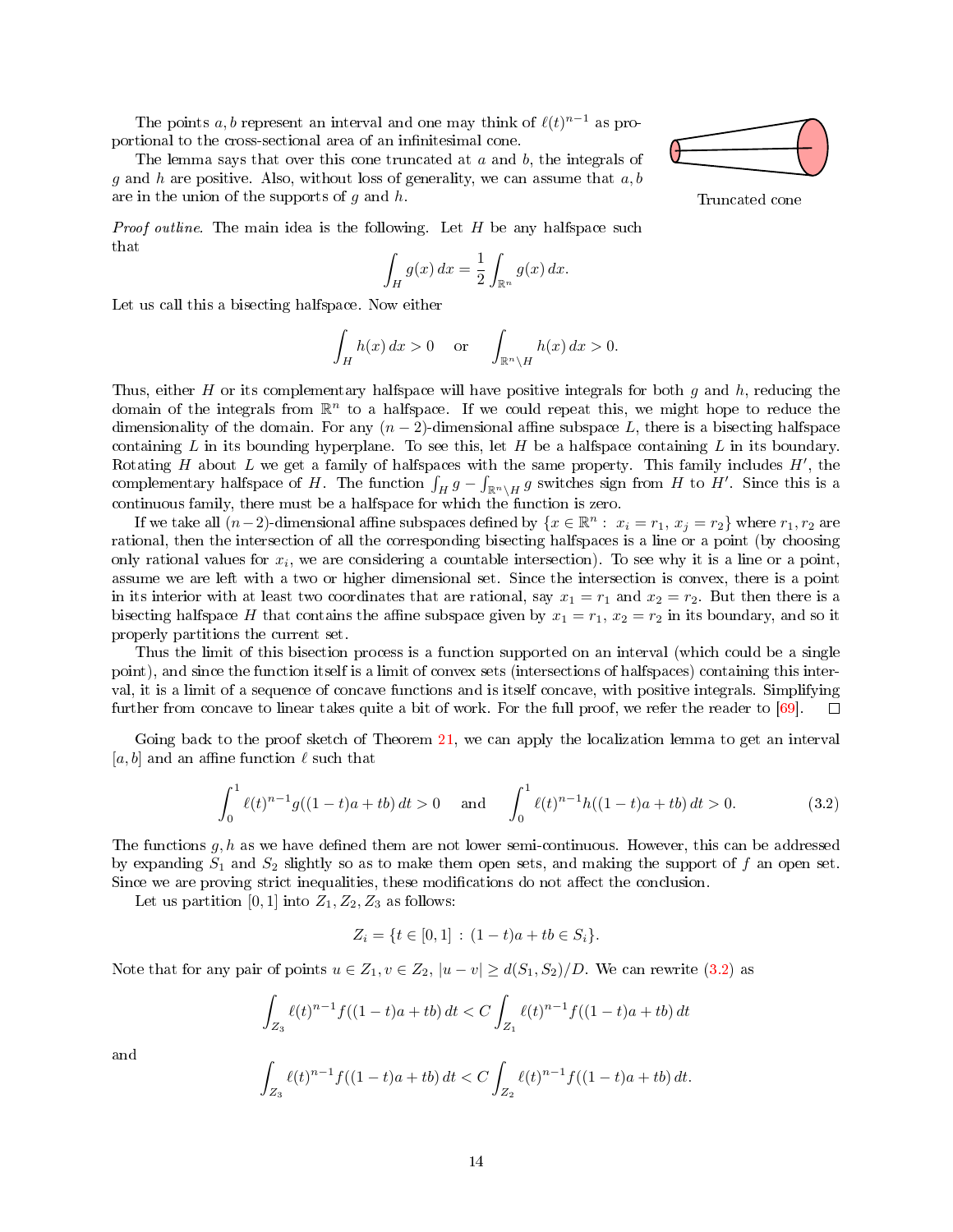

Figure 3.1: One-dimensional isoperimetry

The functions f and  $\ell(\cdot)^{n-1}$  are both logconcave, so  $F(t) = \ell(t)^{n-1}f((1-t)a + tb)$  is also logconcave. We get,

<span id="page-14-1"></span>
$$
\int_{Z_3} F(t) dt < C \min \left\{ \int_{Z_1} F(t) dt, \int_{Z_2} F(t) dt \right\}.
$$
\n(3.3)

Now consider what Theorem [21](#page-12-1) asserts for the function  $F(t)$  over the interval [0, 1] and the partition  $Z_1, Z_2, Z_3$ 

$$
\int_{Z_3} F(t) dt \ge 2d(Z_1, Z_2) \min \left\{ \int_{Z_1} F(t) dt, \int_{Z_2} F(t) dt \right\}.
$$
\n(3.4)

We have substituted 1 for the diameter of the interval [0, 1]. Also,  $2d(Z_1, Z_2) \geq 2d(S_1, S_2)/D = C$ . Thus, Theorem [21](#page-12-1) applied to the function  $F(t)$  contradicts [\(3.3\)](#page-14-1) and to prove the theorem in general, and it suffices to prove it in the one-dimensional case. A combinatorial argument reduces this to the case when each  $Z_i$ is a single interval. Proving the resulting inequality up to a factor of 2 is a simple exercise and uses only the unimodality of  $F$ . The improvement to the tight bound requires one-dimensional logconcavity. This completes the proof of Theorem [21.](#page-12-1)

The localization lemma has been used to prove a variety of isoperimetric inequalities. The next theorem is a refinement of Theorem  $21$ , replacing the diameter by the square-root of the expected squared distance is a remement of Theorem 21, replacing the diameter by the square-root of the expected squared distance<br>of a random point from the mean. For an isotropic distribution this is an improvement from n to  $\sqrt{n}$ . This theorem was proved by Kannan-Lovász-Simonovits in the same paper in which they proposed the KLS conjecture.

**Theorem 24** ([\[46\]](#page-25-0)). For any logconcave density p in  $\mathbb{R}^n$  with covariance matrix A, the KLS constant satisfies

$$
\psi_p \gtrsim \frac{1}{\sqrt{\text{Tr}(A)}}.
$$

The next theorem shows that the KLS conjecture is true for an important family of distributions. The proof is again by localization [\[30\]](#page-24-14), and the one-dimensional inequality obtained is a Brascamp-Lieb Theorem. We note that the same theorem can be obtained by other means [\[57,](#page-26-14) [35\]](#page-25-2).

<span id="page-14-0"></span>Theorem 25. Let  $h(x) = f(x)e^{-\frac{1}{2}x^\top B x}/\int f(y)e^{-\frac{1}{2}y^\top B y} dy$  where  $f : \mathbb{R}^n \to \mathbb{R}_+$  is an integrable logconcave function and B is positive definite. Then h is logconcave and for any measurable subset S of  $\mathbb{R}^n$ ,

$$
\frac{h(\partial S)}{\min\left\{h(S), h\left(\mathbb{R}^n \setminus S\right)\right\}} \gtrsim \frac{1}{\|B^{-1}\|_{\text{op}}^{\frac{1}{2}}}.
$$

In other words, the expansion of h is  $\Omega(\left\|B^{-1}\right\|)$  $\frac{-\frac{1}{2}}{\text{op}}$ ).

The analysis of the Gaussian Cooling algorithm for volume computation [\[31\]](#page-25-15) uses localization. Kannan, Lovász and Montenegro [\[48\]](#page-25-3) used localization to prove the following bound on the log-Cheeger constant, a quantity that is asymptotically the square-root of the log-Sobolev constant [\[55\]](#page-26-7), and which we will discuss in the next section.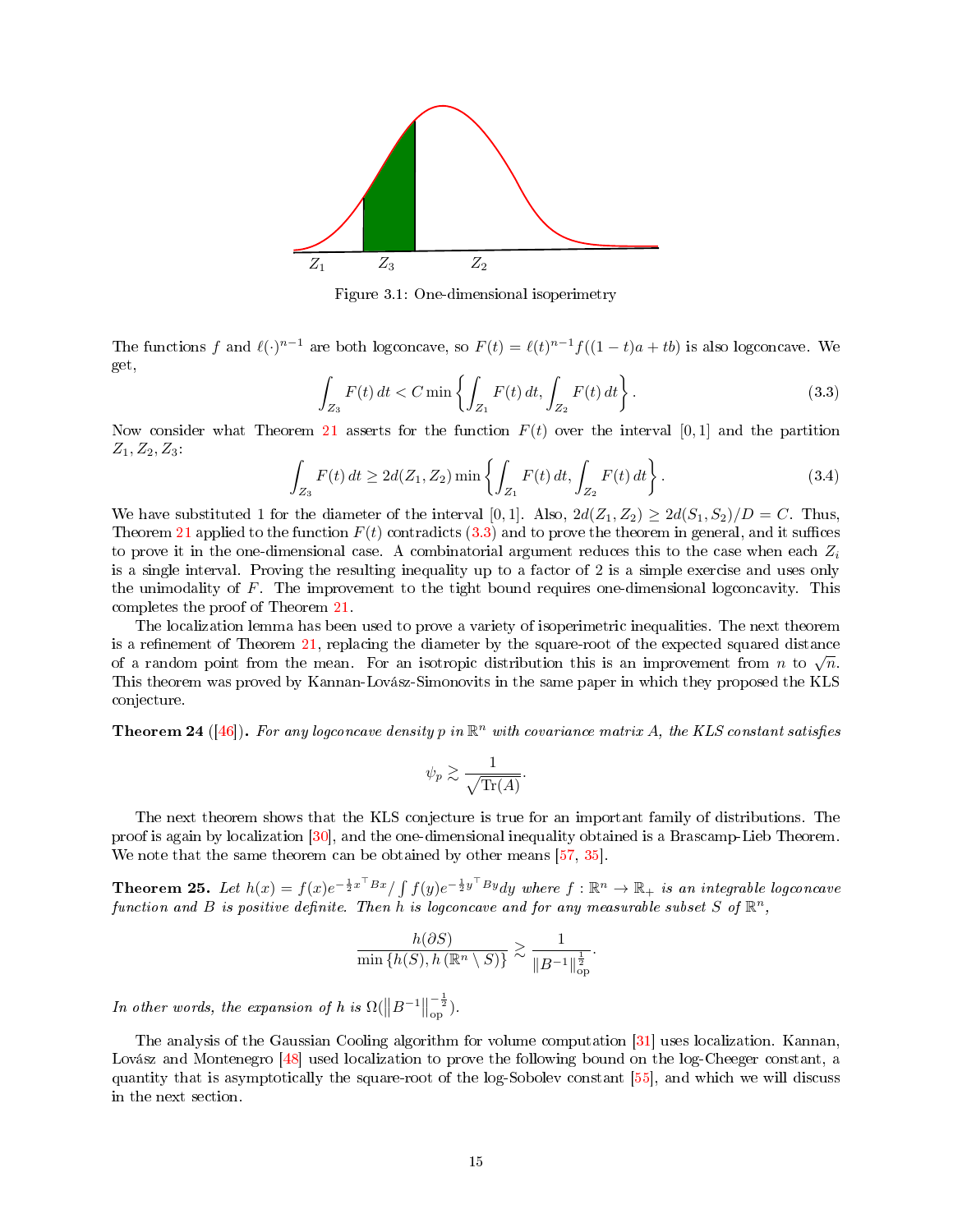<span id="page-15-1"></span>**Theorem 26** ( $[48]$ ). The log-Cheeger constant of any isotropic logconcave density with support of diameter D satisfies  $\kappa_p \gtrsim \frac{1}{D}$  where

$$
\kappa_p = \inf_{S \subseteq \mathbb{R}^n} \frac{p(\partial S)}{\min \left\{p(S) \log \frac{1}{p(S)}, p(\mathbb{R}^n \setminus S) \log \frac{1}{p(\mathbb{R}^n \setminus S)}}\right\}}.
$$

Next we mention an application to the anti-concentration of polynomials. This is a corollary of a more general result by Carbery and Wright.

**Theorem 27** ([\[27\]](#page-24-15)). Let q be a degree d polynomial in  $\mathbb{R}^n$ . Then for a convex body  $K \subset \mathbb{R}^n$  of volume 1, any  $\epsilon > 0$ , and x drawn uniform from K,

$$
\Pr_{x \sim K} \left( |q(x)| \le \epsilon \max_{K} |q(x)| \right) \lesssim \epsilon^{\frac{1}{d}} n
$$

We conclude this section with a nice interpretation of the localization lemma by Fradelizi and Guedon. They also give a version that extends localization to multiple inequalities.

**Theorem 28** (Reformulated Localization Lemma [\[41\]](#page-25-17)). Let K be a compact convex set in  $\mathbb{R}^n$  and f be an upper semi-continuous function. Let  $P_f$  be the set of logconcave distributions  $\mu$  supported by K satisfying  $\int f d\mu \geq 0$ . The set of extreme points of conv $P_f$  is exactly:

- 1. the Dirac measure at points x such that  $f(x) \geq 0$ , or
- 2. the distributions  $v$  satisfies
	- (a) density function is of the form  $e^{\ell}$  with linear  $\ell$ ,
	- (b) support equals to a segment  $[a, b] \subset K$
	- (c)  $\int f dv = 0$
	- (d)  $\int_a^x f dv > 0$  for  $x \in (a, b)$  or  $\int_x^b f dv > 0$  for  $x \in (a, b)$ .

Since we know the maximizer of any convex function is at extreme points, this shows that one can optimize  $\max_{\mu \in P_f} \Phi(\mu)$  for any convex  $\Phi$  by checking Dirac measures and log-affine functions!

### <span id="page-15-0"></span>3.2 Stochastic localization

We now describe a variant of localization that is the key idea behind recent progress on the KLS conjecture. Consider a subset  $E$  with measure 0.5 according to a logconcave density (it suffices to consider such subsets to bound the isoperimetric constant [\[73\]](#page-27-4)). In standard localization, we repeatedly bisect space using a hyperplane that preserves the relative measure of E. The limit of this process is a partition into 1-dimensional logconcave measures ("needles"), for which inequalities are easier to prove. This approach runs into difficulties for proving the KLS conjecture. While the original measure might be isotropic, the one-dimensional measures could, in principle, have variances roughly equal to the trace of the original covariance (i.e., long thin needles), for which the Cheeger constant is much smaller. However, if we pick the bisecting hyperplanes randomly, it seems unlikely that we get such long thin needles. In a different line of work, Klartag introduced a "tilt" operator, i.e., multiplying a density by an exponential of the form  $f(x) \propto e^{-c^\top x}$  along a fixed vector  $c$ , and used it in his paper improving the slicing constant [\[50,](#page-26-3) [54\]](#page-26-15). A stochastic version of localization combining both these aspects, i.e., apprpaching needles via tilt operators, was discovered by Eldan [\[35\]](#page-25-2).

Stochastic localization can be viewed as the continuous-time process, where at each step, we pick a random direction and multiply the current density with a linear function along the chosen direction. Thus, the discrete bisection step is replaced by infinitesimal steps, each of which is a renormalization with a linear function in a random direction. One might view this informally as an averaging over infinitesimal needles. tunction in a random direction. One might view this informally as an averaging over infinitesimal needles.<br>The discrete time equivalent would be  $p_{t+1}(x) = p_t(x) (1 + \sqrt{h}(x - \mu_t)^{\top} w)$  for a sufficiently small h and random Gaussian vector w. Using the approximation  $1 + y \sim e^{y - \frac{1}{2}y^2}$ , we see that over time this process introduces a negative quadratic factor in the exponent, which will be the Gaussian factor. As time tends to ∞, the distribution tends to a more and more concentrated Gaussian and eventually a delta function, at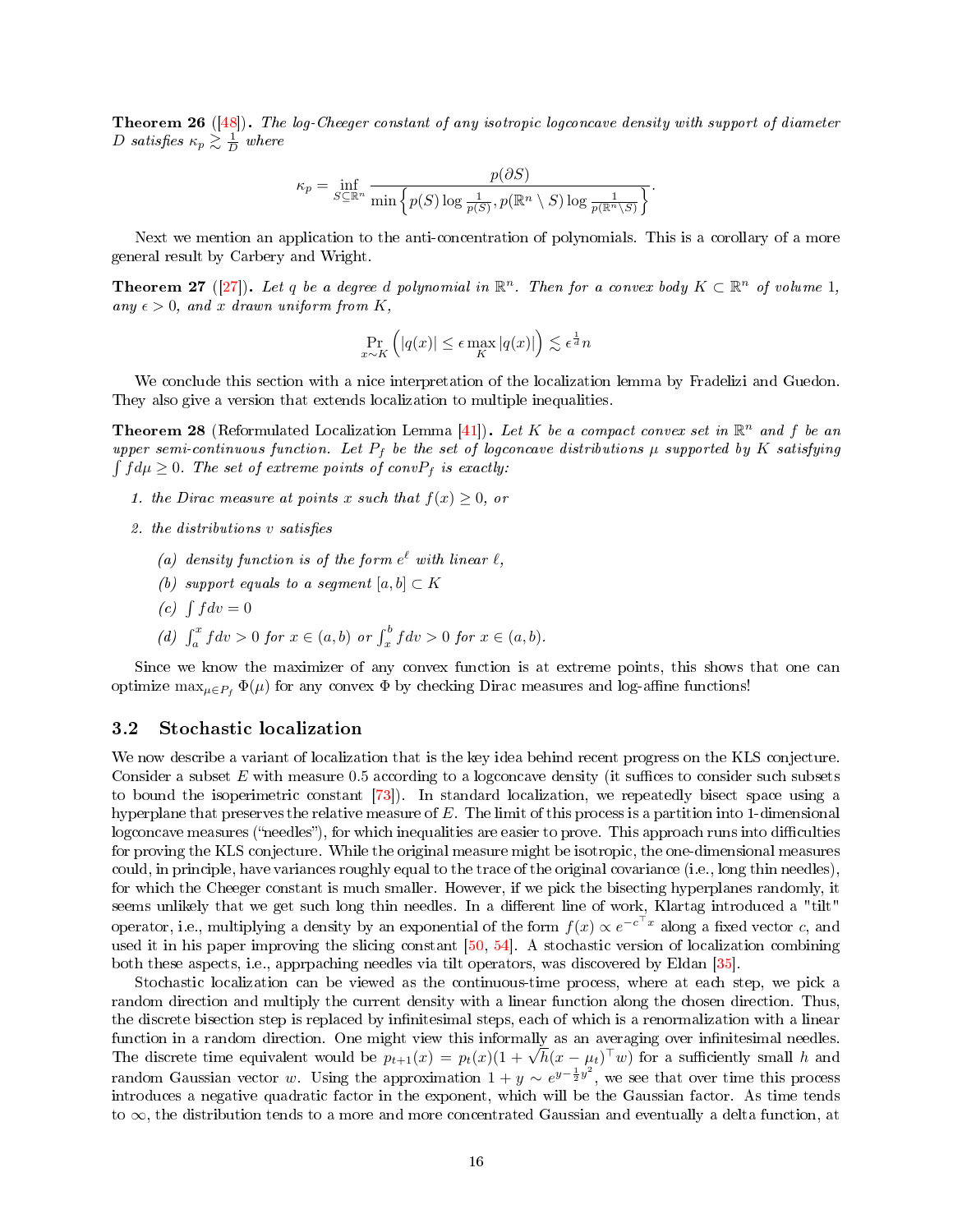

Figure 3.2: Stochastic localization

which point any subset has measure either 0 or 1. The idea of the proof is to stop at a time that is large enough to have a strong Gaussian factor in the density, but small enough to ensure that the measure of a set is not changed by more than a constant. Over time, the density can be viewed as a spherical Gaussian times a logconcave function, with the Gaussian gradually reducing in variance. When the Gaussian becomes sufficiently small in variance, then the overall distribution has good isoperimetric coefficient, determined by the inverse of the Gaussian standard deviation (Theorem [25\)](#page-14-0). An important property of the infinitesimal change at each step is balance  $-$  the density at time t is a martingale and therefore the expected measure of any subset is the same as the original measure. Over time, the measure of a set  $E$  is a random quantity that deviates from its original value of  $\frac{1}{2}$  over time. The main question then is: what direction to use at each step so that (a) the measure of  $E$  remains bounded and (b) the Gaussian factor in the density eventually has small variance.

### <span id="page-16-0"></span>3.2.1 A stochastic process and its properties

Given a distribution with logconcave density  $p(x)$ , we start at time  $t = 0$  with this distribution and at each time  $t > 0$ , we apply an infinitesimal change to the density. To make some proofs easier, one may assume that the support of  $p$  is contained in a ball of radius  $n$  because there is only exponentially small probability outside this ball, at most  $e^{-\Omega(n)}$ . Let  $dW_t$  be the infinitesimal Wiener process.

**Definition 29.** Given a logconcave distribution  $p$ , we define the following stochastic differential equation:

<span id="page-16-1"></span>
$$
c_0 = 0, \quad dc_t = dW_t + \mu_t dt,\tag{3.5}
$$

where the probability distribution  $p_t$  and its mean  $\mu_t$  are defined by

$$
p_t(x) = \frac{e^{c_t^\top x - \frac{t}{2} ||x||_2^2} p(x)}{\int_{\mathbb{R}^n} e^{c_t^\top y - \frac{t}{2} ||y||_2^2} p(y) dy}, \quad \mu_t = \mathbb{E}_{x \sim p_t} x.
$$

We will presently explain why  $p_t$  takes this form with a Gaussian component. Before we do that, we note that the process can be generalized using a "control" matrix  $C_t$  at time t. This is a positive definite matrix that could, for example, be used to adapt the process to the covariance of the current distribution. At time t, the covariance matrix is

$$
A_t \stackrel{\text{def}}{=} \mathbb{E}_{x \sim p_t} (x - \mu_t) (x - \mu_t)^\top
$$

The control matrix is incorporated in the following more general version of [\(3.5\)](#page-16-1):

$$
c_0 = 0, \quad dc_t = C_t^{1/2} dW_t + C_t \mu_t dt,
$$

$$
B_0 = 0, \quad dB_t = C_t dt,
$$

where the probability distribution  $p_t$  is now defined by

$$
p_t(x) = \frac{e^{c_t^\top x - \frac{1}{2}||x||^2_{B_t}} p(x)}{\int_{\mathbb{R}^n} e^{c_t^\top y - \frac{1}{2}||y||^2_{B_t}} p(y) dy}.
$$

When  $C_t$  is a Lipschitz function with respect to  $c_t, \mu_t, A_t$  and t, standard theorems (e.g., [\[77,](#page-27-16) Sec 5.2]) show the existence and uniqueness of the solution in time  $[0, T]$  for any  $T > 0$ .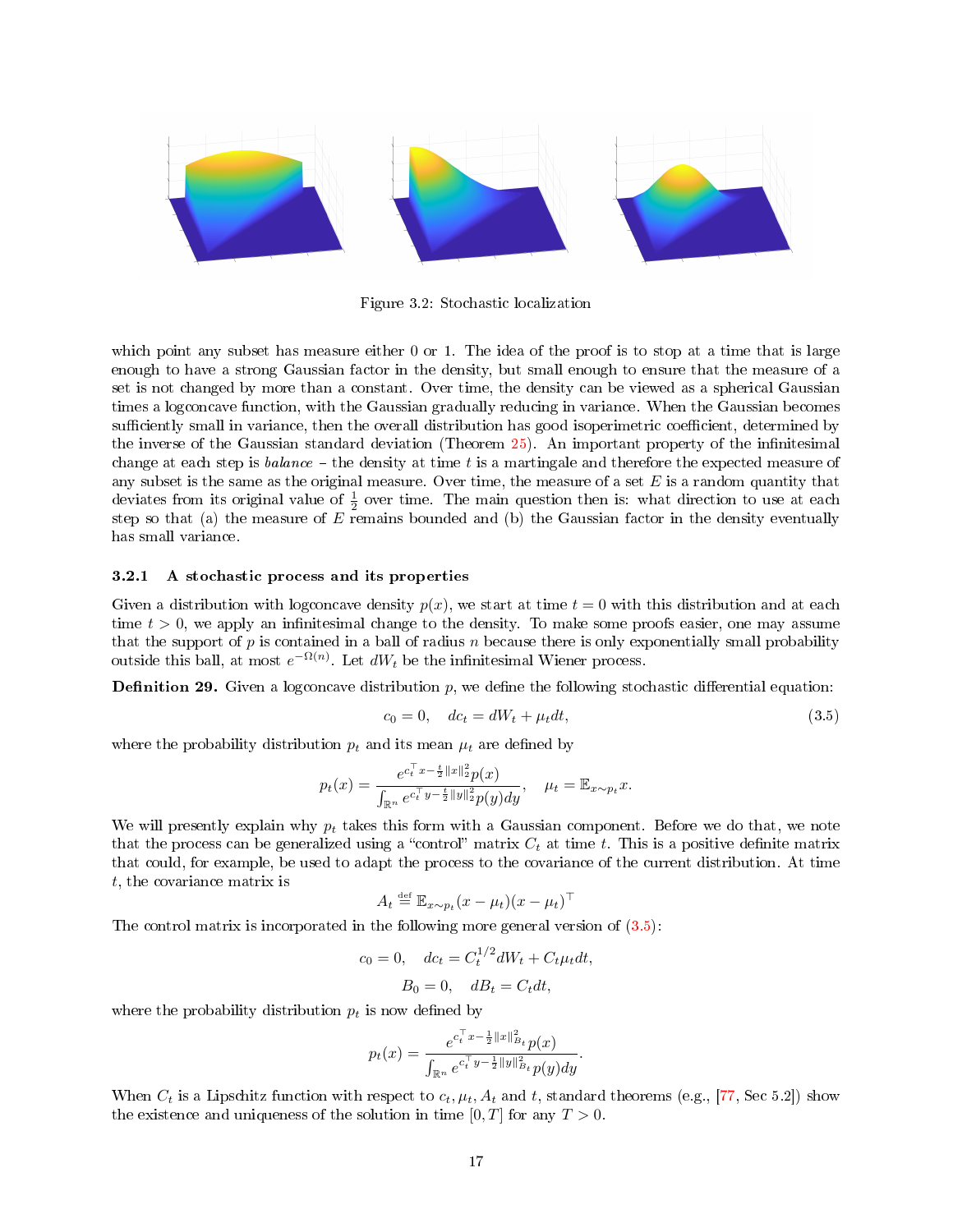We will now focus on the case  $C_t = I$  and hence  $B_t = tI$ . The lemma below says that the stochastic process is the same as continuously multiplying  $p_t(x)$  by a random infinitesimally small linear function.

<span id="page-17-1"></span>**Lemma 30.** We have that  $dp_t(x) = (x - \mu_t)^{\top} dW_t \cdot p_t(x)$  for any  $x \in \mathbb{R}^n$ .

# <span id="page-17-0"></span>3.2.2 Alternative definition of the process

Here, we use  $dp_t(x) = (x - \mu_t)^{\top} dW_t p_t(x)$  as the definition of the process and show how the Gaussian term  $-\frac{t}{2} ||x||_2^2$  emerges. To compute  $d \log p_t(x)$ , we first explain how to apply the chain rule (Itô's formula) for a stochastic processes. Given real-valued stochastic processes  $x_t$  and  $y_t$ , the quadratic variations  $[x]_t$  and  $[x, y]_t$  are real-valued stochastic processes defined by

$$
[x]_t = \lim_{|P| \to 0} \sum_{n=1}^{\infty} (x_{\tau_n} - x_{\tau_{n-1}})^2,
$$
  

$$
[x, y]_t = \lim_{|P| \to 0} \sum_{n=1}^{\infty} (x_{\tau_n} - x_{\tau_{n-1}}) (y_{\tau_n} - y_{\tau_{n-1}}),
$$

where  $P = \{0 = \tau_0 \leq \tau_1 \leq \tau_2 \leq \cdots \uparrow t\}$  is a stochastic partition of the non-negative real numbers,  $|P| = \max_n (\tau_n - \tau_{n-1})$  is called the mesh of P and the limit is defined using convergence in probability. Note that  $[x]_t$  is non-decreasing with t and  $[x, y]_t$  can be defined as

$$
[x, y]_t = \frac{1}{4} ([x + y]_t - [x - y]_t).
$$

For example, if the processes  $x_t$  and  $y_t$  satisfy the SDEs

$$
dx_t = \mu(x_t)dt + \sigma(x_t)dW_t
$$
 and  $y_t = \nu(y_t)dt + \eta(y_t)dW_t$ 

where  $W_t$  is a Wiener process, we have that

$$
[x]_t = \int_0^T \sigma^2(x_s) ds, \quad [x, y]_t = \int_0^T \sigma(x_s) \eta(y_s) ds \quad \text{and} \quad d[x, y]_t = \sigma(x_t) \eta(y_t) dt.
$$

For vector-valued SDEs

$$
dx_t = \mu(x_t)dt + \Sigma(x_t)dW_t
$$
 and  $dy_t = \nu(y_t)dt + M(y_t)dW_t$ 

we have that

$$
[x^i, x^j]_t = \int_0^T (\Sigma(x_s) \Sigma^\top(x_s))_{ij} ds \text{ and } d[x^i, y^j]_t = \int_0^T (\Sigma(x_s) M^\top(y_s))_{ij} ds.
$$

**Lemma 31** (Itô's formula). Let x be a semimartingale and f be a twice continuously differentiable function, then

$$
df(x_t) = \sum_{i} \frac{df(x_t)}{dx^i} dx^i + \frac{1}{2} \sum_{i,j} \frac{d^2 f(x_t)}{dx^i dx^j} d[x^i, x^j]_t.
$$

We can now compute the derivative  $d \log p_t(x)$ . Using  $dp_t(x)$  in Lemma [30](#page-17-1) and Itô's formula, we have that

$$
d \log p_t(x) = \frac{dp_t(x)}{p_t(x)} - \frac{1}{2} \frac{d[p_t(x)]_t}{p_t(x)^2}
$$
  
=  $(x - \mu_t)^\top dW_t - \frac{1}{2} (x - \mu_t)^\top (x - \mu_t) dt$   
=  $x^\top (dW_t + \mu_t dt) - \frac{1}{2} ||x||^2 dt + g(t)$   
=  $x^\top dc_t - \frac{1}{2} ||x||^2 dt + g(t)$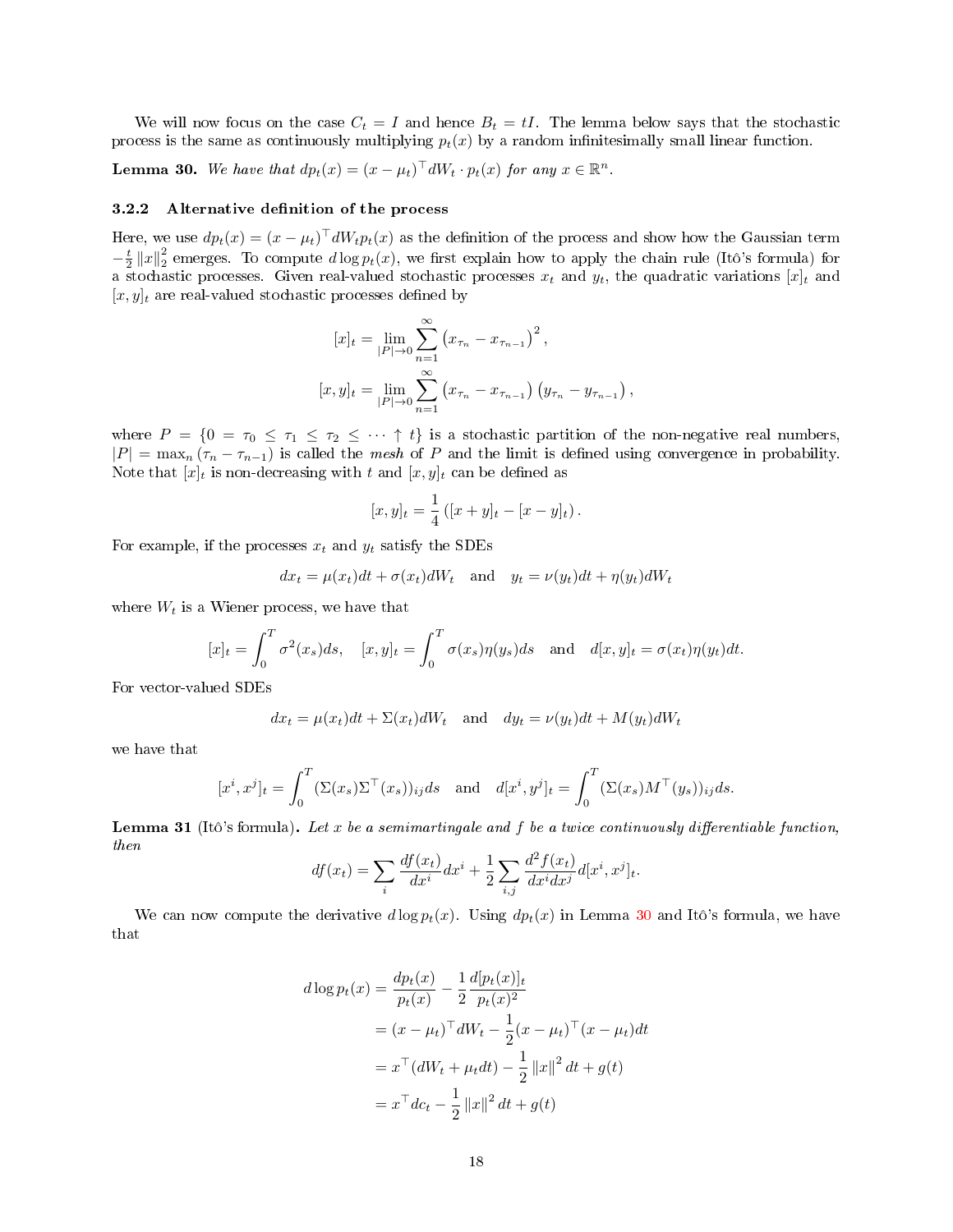where  $q(t)$  represents terms independent of x and the first two terms explain the form of  $p_t(x)$  and the appearance of the Gaussian.

Using Itô's formula again, we can compute the change of the covariance matrix:

$$
dA_t = \int_{\mathbb{R}^n} (x - \mu_t)(x - \mu_t)^\top \cdot (x - \mu_t)^\top dW_t \cdot p_t(x) dx - A_t^2 dt.
$$

### <span id="page-18-0"></span>3.2.3 Applications

Better KLS bound. Eldan introduced stochastic localization [\[35\]](#page-25-2) and used it to prove that the thin-shell conjecture implies the KLS conjecture up to a logarithmic factors. We later adapted his idea to get a better bound on KLS constant itself. Since our proof is slightly simpler and more direct than Eldan's proof, we choose to only discuss our proof in full detail. We will discuss the difference between our proof and his proof in the next section.

<span id="page-18-4"></span>**Theorem 32** ([\[65\]](#page-26-6)). For any logconcave density p in  $\mathbb{R}^n$  with covariance matrix A,

<span id="page-18-2"></span>
$$
\psi_p \gtrsim \frac{1}{\left( \text{Tr}\left(A^2\right) \right)^{1/4}}.
$$

In particular, we have  $\psi_p \gtrsim n^{-\frac{1}{4}}$  for any isotropic logconcave p.

We now outline the proof. For this, we use the simplest choice in stochastic localization, namely a pure random direction chosen from the uniform distribution (i.e.,  $C_t = I$ ). The analysis needs a potential function that grows slowly but still maintains good control over the spectral norm of the current covariance matrix. The direct choice of  $||A_t||_{op}$ , where  $A_t$  is the covariance matrix of the distribution at time t, is hard to control. We use the potential  $\Phi_t = \text{Tr}(A_t^2)$ . Itô's formula shows that this function evolves as follows:

$$
d\Phi_t = -2\text{Tr}(A_t^3)dt + \mathbb{E}_{x,y \sim p_t} ((x - \mu_t)^{\top} (y - \mu_t))^3 dt + 2\mathbb{E}_{x \sim p_t} (x - \mu_t)^{\top} A_t (x - \mu_t) (x - \mu_t)^{\top} dW_t
$$
  
\n
$$
\stackrel{\text{def}}{=} \delta_t dt + v_t^{\top} dW_t.
$$
\n(3.6)

The first term can be viewed as a deterministic drift while the second is stochastic with no bias. To bound both terms, we use the following lemmas. The first one below is a folklore reverse Hölder inequality and can be proved using the localization lemma (see e.g., [\[71\]](#page-27-17)).

<span id="page-18-1"></span>**Lemma 33** (Logconcave moments). Given a logconcave density p in  $\mathbb{R}^n$ , and any positive integer k,

$$
\mathbb{E}_{x \sim p} \|x\|^k \le (2k)^k \left(\mathbb{E}_{x \sim p} \|x\|^2\right)^{k/2}.
$$

Using this lemma and the Cauchy-Schwarz inequality, we have the following moment bounds.

<span id="page-18-3"></span>**Lemma 34.** Given a logconcave distribution p with mean  $\mu$  and covariance A,

1. 
$$
\mathbb{E}_{x,y \sim p} |\langle x - \mu, y - \mu \rangle|^3 \lesssim \text{Tr} (A^2)^{3/2}.
$$

2.  $\|\mathbb{E}_{x \sim p}(x - \mu)(x - \mu)^{\top} A(x - \mu)\|_2 \lesssim \|A\|_{op}^{1/2} \text{Tr}(A^2).$ 

*Proof.* Without loss of generality, we can assume  $\mu = 0$ .

For the first statement, we fix  $x$  and apply Lemma  $33$  to show that

$$
\mathbb{E}_{y \sim p} |\langle x, y \rangle|^3 \lesssim \left( \mathbb{E}_{y \sim p} \langle x, y \rangle^2 \right)^{3/2} = \left( x^\top A x \right)^{3/2} = \left\| A^{1/2} x \right\|_2^3.
$$

Then we note that  $A^{1/2}x$  follows a logconcave distribution (Lemma [2\)](#page-3-3) with mean 0 and covariance  $A^2$  and hence Lemma [33](#page-18-1) to see that

$$
\mathbb{E}_{x \sim p} \|A^{1/2}x\|_2^3 \lesssim \left(\mathbb{E}_{x \sim p} \|A^{1/2}x\|^2\right)^{3/2} = \text{Tr}(A^2)^{3/2}.
$$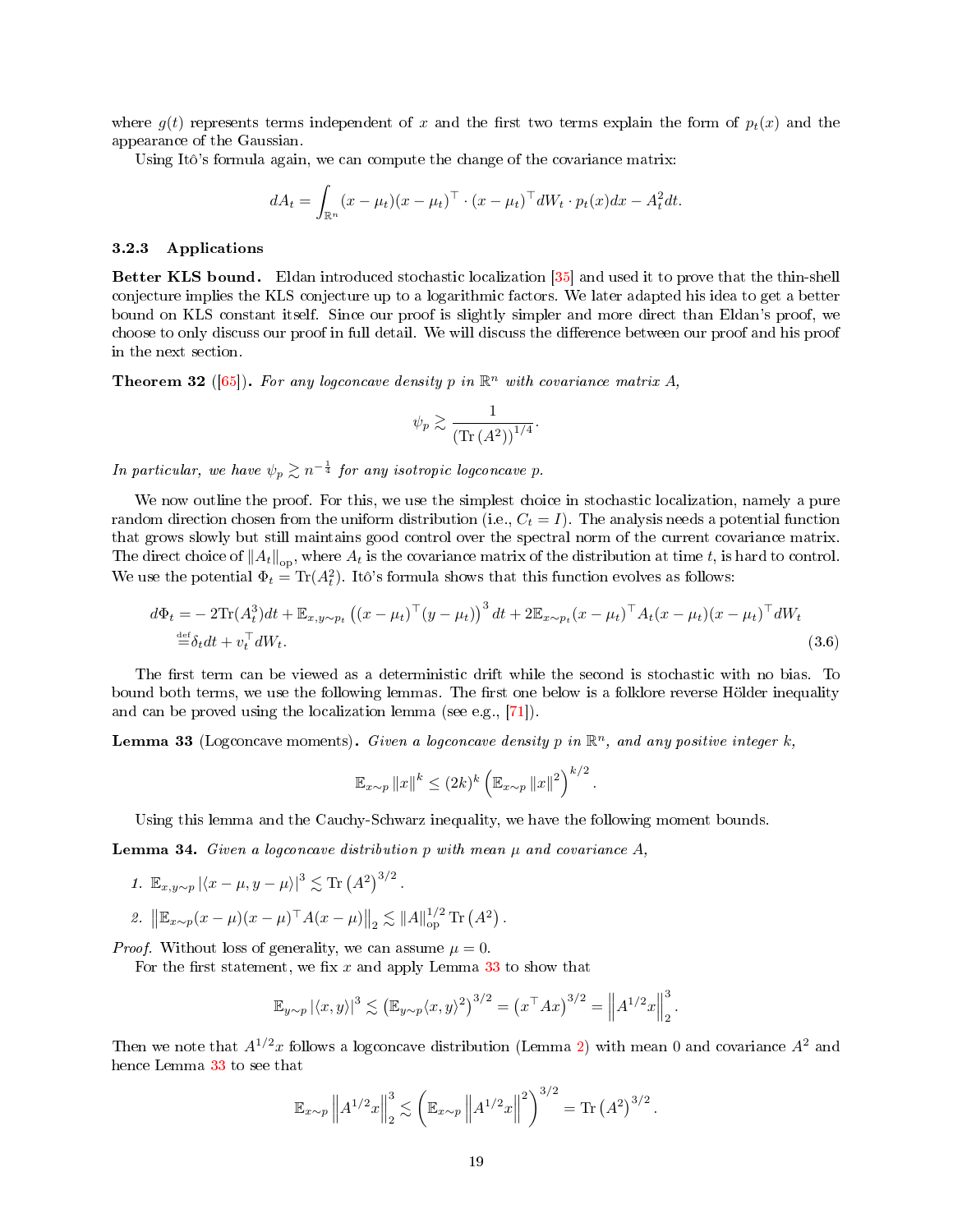Therefore, we have that

$$
\mathbb{E}_{x,y \sim p} |\langle x,y \rangle|^3 \lesssim \mathbb{E}_{x \sim p} \left\| A^{1/2} x \right\|^3 \lesssim \text{Tr} (A^2)^{3/2}.
$$

For the second statement,

$$
\|\mathbb{E}_{x \sim p} x \cdot x^{\top} A x\|_{2} = \max_{\|\zeta\|_{2} \le 1} \mathbb{E}_{x \sim p} x^{\top} \zeta \cdot x^{\top} A x
$$
  
\n
$$
\le \max_{\|\zeta\|_{2} \le 1} \sqrt{\mathbb{E}_{x \sim p} (x^{\top} \zeta)^{2}} \sqrt{\mathbb{E}_{x \sim p} (x^{\top} A x)^{2}}
$$
  
\n
$$
= \|A\|_{\text{op}}^{1/2} \cdot \sqrt{\mathbb{E}_{x \sim p} \|A^{1/2} x\|_{2}^{4}}.
$$

For the last term, by a similar argument as before, we can use Lemma [33](#page-18-1) shows that

$$
\mathbb{E}_{x \sim p} \left\| A^{\frac{1}{2}} x \right\|_{2}^{4} \lesssim \left( \text{Tr} A^{2} \right)^{2}.
$$

This gives the second statement.

The drift term in  $(3.6)$  can be bounded using the first inequality in Lemma [34](#page-18-3) as

$$
\delta_t \le \mathbb{E}_{x, y \sim p_t} ((x - \mu_t)^{\top} (y - \mu_t))^3 \lesssim \text{Tr} (A_t^2)^{3/2} = \Phi_t^{3/2}
$$
 (3.7)

where we also used that the term  $-2\text{Tr}(A_t^3)$  is negative since  $A_t$  is positive semi-definite. The martingale coefficient  $v_t$  can be bounded in magnitude using the second inequality:

$$
||v_t||_2 \le ||\mathbb{E}_{x \sim p_t} (x - \mu_t)^\top A_t (x - \mu_t)(x - \mu_t)||_2 \le ||A_t||_{op}^{1/2} \text{Tr}(A_t^2) \lesssim \Phi_t^{5/4}.
$$

Together we have the simplified expression

$$
d\Phi_t \le \Phi_t^{3/2} dt + \Phi_t^{5/4} dW_t
$$

So the drift term grows roughly as  $\Phi^{3/2}t$  while the stochastic term grows as  $\Phi_t^{5/4}$ √ t. Thus, both bounds indicate that for t up to  $O(\frac{1}{\sqrt{m}})$  $\frac{1}{\text{Tr}A^2}$ ), the potential  $\Phi_t$  remains  $O(\text{Tr}A^2)$ , i.e.,  $\text{Tr}(A_t^2)$  grows only by a constant factor.

We can use this as follows. Fix any subset  $E \subset \mathbb{R}^n$  of measure  $p(E) = \int_E p(x) dx = \frac{1}{2}$ . We will argue that the set remains nearly balanced for a while. To see this, let  $g_t = p_t(E)$  and note that

$$
dg_t = \left\langle \int_E (x - \mu_t) p_t(x) dx, dW_t \right\rangle
$$

where the integral might not be 0 because it is over the subset E and not all of  $\mathbb{R}^n$ . Hence,

$$
d[g_t]_t = \left\| \int_E (x - \mu_t) p_t(x) dx \right\|_2^2 dt
$$
  
\n
$$
= \max_{\|\zeta\|_2 \le 1} \left( \int_E \zeta^\top (x - \mu_t) p_t(x) dx \right)^2 dt
$$
  
\n
$$
\le \max_{\|\zeta\|_2 \le 1} \int_{\mathbb{R}^n} \left( \zeta^\top (x - \mu_t) \right)^2 p_t(x) dx \cdot p_t(E) dt
$$
  
\n
$$
\le \max_{\|\zeta\|_2 \le 1} \left( \zeta^\top A_t \zeta \right) dt = \|A_t\|_{\text{op}} dt.
$$

Thus,  $g_t$  is bounded by a random process with variance  $||A_t||_{op}$  at time t. For  $0 \le T \le \frac{1}{\sqrt{Tr}}$  $\frac{1}{\text{Tr}A^2}$ , the total variance accumulated in the time period  $[0, T]$  is

$$
\int_0^T \|A_s\|_{\text{op}} ds \lesssim \int_0^T \text{Tr}(A_s^2)^{\frac{1}{2}} ds \lesssim 1.
$$

 $\Box$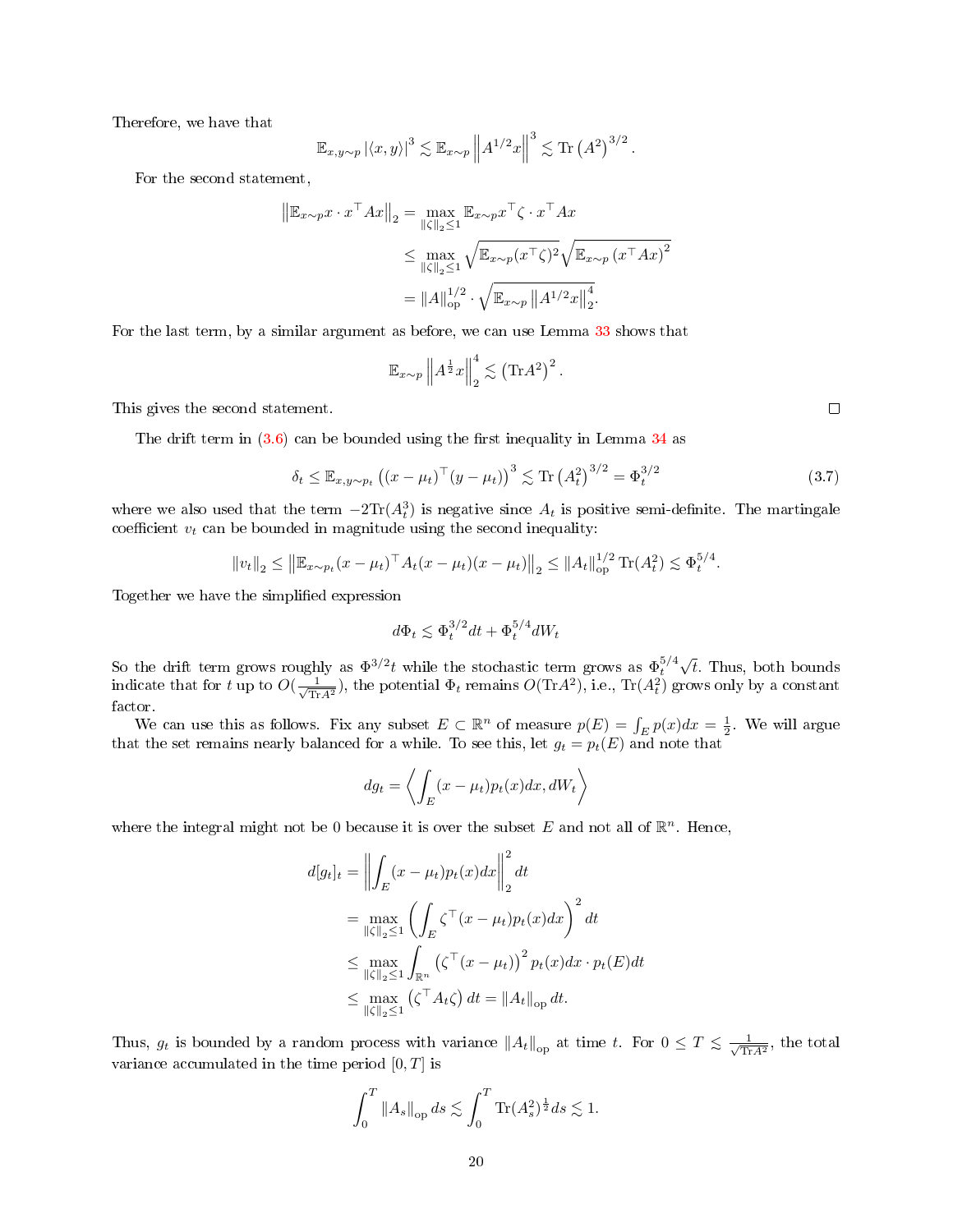Hence, we get that the set E remains bounded in measure between  $\frac{1}{4}$  and  $\frac{3}{4}$  till time  $T = \frac{c}{\sqrt{\text{Tr}A^2}}$  for some universal constant c.

But at this time, the density  $p_T$  has a Gaussian component with coefficient T and hence the Cheeger But at this time, the density  $p_T$  has a Gaussian component<br>constant is  $\Omega(\sqrt{T})$  by Theorem [25.](#page-14-0) Hence, we have the following:

$$
p(\partial E) = \mathbb{E}p_T(\partial E)
$$
  
\n
$$
\geq \sqrt{T} \cdot \mathbb{P}(\frac{1}{4} \leq p_T(E) \leq \frac{3}{4})
$$
  
\n
$$
\geq \sqrt{T}
$$
  
\n
$$
\geq (\text{Tr}A^2)^{-\frac{1}{4}}
$$

where the first equality follows from the fact that  $p_t$  is a martingale, the second inequality follows from  $\psi_{p_T} \ \gtrsim \ \sqrt{T}$  (Theorem [25\)](#page-14-0) and the third inequality follows from the fact the set E remains bounded in measure between  $\frac{1}{4}$  and  $\frac{3}{4}$  till time  $T = \frac{c}{\sqrt{\text{Tr}A^2}}$  with at least constant probability. This completes the proof of Theorem [32.](#page-18-4)

Reduction from thin shell to KLS. In Eldan's original proof, he used the stochastic process with control matrix  $C_t = A_t^{-\frac{1}{2}}$ . For this, the change of the covariance matrix is as follows:

$$
dA_t = \int_{\mathbb{R}^n} (x - \mu_t)(x - \mu_t)^\top \cdot (x - \mu_t)^\top A_t^{-\frac{1}{2}} dW_t \cdot p_t(x) dx - A_t dt.
$$

To get the reduction from thin shell to KLS, we use the potential  $\Phi_t = \text{Tr} A_t^q$  with a suitably large integer  $q$ for better control of the spectral norm.

$$
d\Phi_t = -q\Phi_t dt + q\mathbb{E}_{x \sim p_t}(x - \mu_t)^{\top} A_t^{q-1} (x - \mu_t)(x - \mu_t)^{\top} A_t^{-\frac{1}{2}} dW_t + \frac{q}{2} \sum_{\alpha + \beta = q-2} \mathbb{E}_{x, y \sim p_t} (x - \mu_t)^{\top} A_t^{\alpha} (y - \mu_t)(x - \mu_t)^{\top} A_t^{\beta} (y - \mu_t)(x - \mu_t)^{\top} A_t^{-1} (y - \mu_t) dt.
$$

The stochastic term can be bounded using the same proof as in the second inequality of Lemma [34.](#page-18-3) However, the last term is more complicated. Eldan used the thin shell conjecture to bound the last term and showed that

$$
d\Phi_t \le q\Phi_t dW_t + q^2 \sigma(n)^2 \log n \cdot \Phi_t dt
$$

where  $\sigma(n) = \sup_p \sigma_p$  is the maximum thin-shell constant over all isotropic logconcave densities p in  $\mathbb{R}^n$ .

For an isotropic distribution,  $\Phi_0 = n$ . Hence, we have that  $\Phi_t \leq n^{O(1)}$  for  $0 \leq t \leq \frac{1}{q^2 \sigma(n)^2}$ . By choosing  $q = O(\log n)$ , we have that  $||A_t||_{op} \leq 1$  for  $0 \leq t \leq \frac{1}{\sigma(n)^2 \log^2 n}$ . By a similar proof as before, this gives that  $\psi_p \gtrsim \frac{1}{\sigma(n) \log n}$ .

<span id="page-20-0"></span>**Theorem 35** ([\[35\]](#page-25-2)). For any isotropic logconcave density p in  $\mathbb{R}^n$ , we have  $\psi_p \gtrsim \frac{1}{\sigma(n)\log n}$  where  $\sigma(n)$  =  $\sup_p \sigma_p$  is the maximum thin-shell constant over all isotropic logconcave densities p in  $\mathbb{R}^n$ .

Tight log-Sobolev constant and improved concentration. One can view the slicing conjecture as being weaker than the thin-shell conjecture and the thin shell conjecture as weaker than the KLS conjecture. Naturally one may ask if there is a conjecture stronger than the KLS conjecture. It is known that KLS conjecture is equivalent to proving Poincaré constant is Θ(1) for any isotropic logconcave distribution. It is also known that log-Sobolev constant (defined below) is stronger than the Poincaré constant. So, a natural question is whether the log-Sobolev constant is  $\Theta(1)$  for any isotropic logconcave distribution? We first remind the reader of the definition.

**Definition 36.** For any distribution p, we define the the log-Sobolev constant  $\rho_p$  be the largest number such that for every smooth f with  $\int f^2(x)p(x)dx = 1$ , we have that

$$
\int |\nabla f(x)|^2 p(x) dx \gtrsim \rho_p \int f^2(x) \log f(x)^2 \cdot p(x) dx.
$$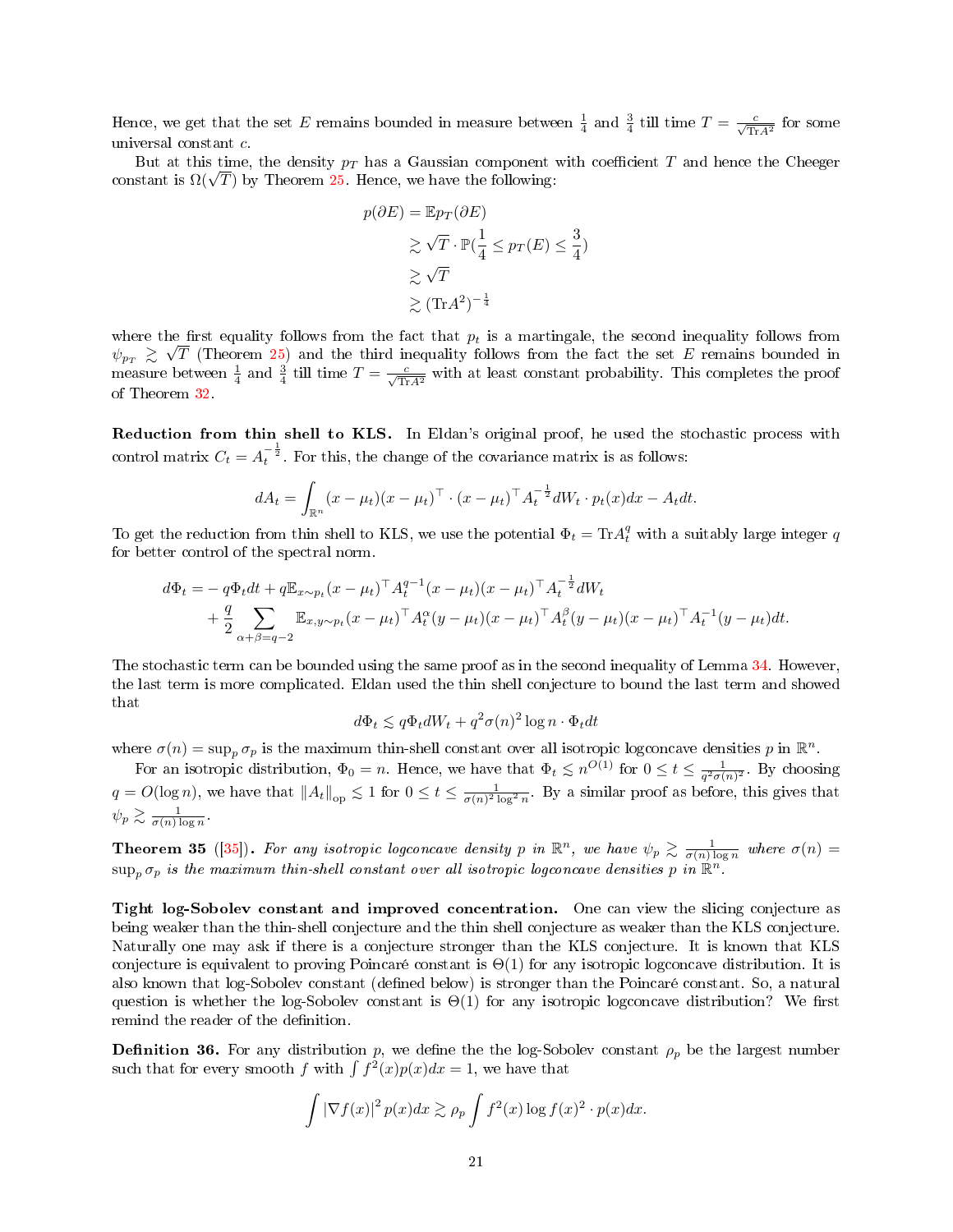

Figure 3.3: Needle decomposition

The result of [\[48\]](#page-25-3) (Theorem [26\)](#page-15-1) shows that  $\rho_p \geq \frac{1}{D^2}$  for any isotropic logconcave measure with support of diameter D. Recently, we proved the following tight bound.

**Theorem 37** ([\[64\]](#page-26-16)). For any isotropic logconcave density p in  $\mathbb{R}^n$  with support of diameter D, the log-Sobolev constant satisfies  $\rho_p \gtrsim \frac{1}{D}$ . This is the best possible bounds up to a constant.

The proof uses the same process as Theorem [32](#page-18-4) with a different potential function that allows one to get more control on  $||A_t||_{\text{on}}$ . This potential is a Stieltjes-type barrier function defined as follows. Let  $u(A_t)$  be the solution to

$$
\text{Tr}((uI - A_t)^{-2}) = n \text{ and } A_t \preceq uI \tag{3.8}
$$

Note that this is the same as  $\sum_{i=1}^{n} \frac{1}{(u-\lambda_i)^2} = n$  and  $\lambda_i \leq u$  for all i where  $\lambda_i$  are the eigenvalues of  $A_t$ . Such a potential was used to to build graph sparsifiers  $[14, 4, 61, 62]$  $[14, 4, 61, 62]$  $[14, 4, 61, 62]$  $[14, 4, 61, 62]$  $[14, 4, 61, 62]$  $[14, 4, 61, 62]$  $[14, 4, 61, 62]$ , to understand covariance estimation  $[83]$ and to solve bandit problems [\[9\]](#page-23-10).

The next theorem is a large-deviation inequality based on the same proof technique.

**Theorem 38** ([\[64\]](#page-26-16)). For any L-Lipschitz function g in  $\mathbb{R}^n$  and any isotropic logconcave density p, we have that

$$
\mathbb{P}_{x \sim p} (|g(x) - \text{med}_{x \sim p} g(x)| \ge c \cdot L \cdot t) \le \exp(-\frac{t^2}{t + \sqrt{n}}).
$$

Furthermore, the same conclusion holds with  $\text{med}_{x\sim p}g(x)$  replaced by  $\mathbb{E}_{x\sim p}g(x)$ .

For the Euclidean norm  $g(x) = ||x||$ , the range  $t \geq \sqrt{n}$  is a well-known inequality proved by Paouris [\[78\]](#page-27-18) and later refined by Guedon and Milman [\[44\]](#page-25-9) to  $\exp(-\min(\frac{t^3}{n}))$  $\binom{t^{\sigma}}{n}$ , t). The bound above improves and generalizes these bounds.

### <span id="page-21-0"></span>3.3 Needle decompositions

We describe a "combinatorial" approach to resolving the KLS conjecture. The idea of localization was to reduce an isoperimetric inequality in  $\mathbb{R}^n$  to a similar inequality in one dimension, by arguing that if the original inequality were false, there would be a one-dimensional counterexample. Alternatively, one can view localization as an inductive process — the final inequality is a weighted sum of inequalities for each component of a partition into needles, viz. a needle decomposition. For this to be valid, the partition should maintain the relative measure of the subset  $S$  whose isoperimetry is being considered. To be useful, the Cheeger constant of each needle should be approximately as large as desired. In fact, it suffices if some constant fraction of needles (by measure) in a needle decomposition has good isoperimetry, i.e., small spectral norm, i.e., variance equal to  $O(||A||_{op})$ .

**Definition 39.** An  $\epsilon$ -thin cylinder decomposition of a convex body K is a partition of K by hyperplane cuts so that each part  $P$  is contained in a cyclinder whose radius is at most  $\epsilon$ . The limit of a sequence of needle decompositions with  $\epsilon \to 0$  is a needle decomposition with weighting  $w(P)$  over the limiting set of needles P.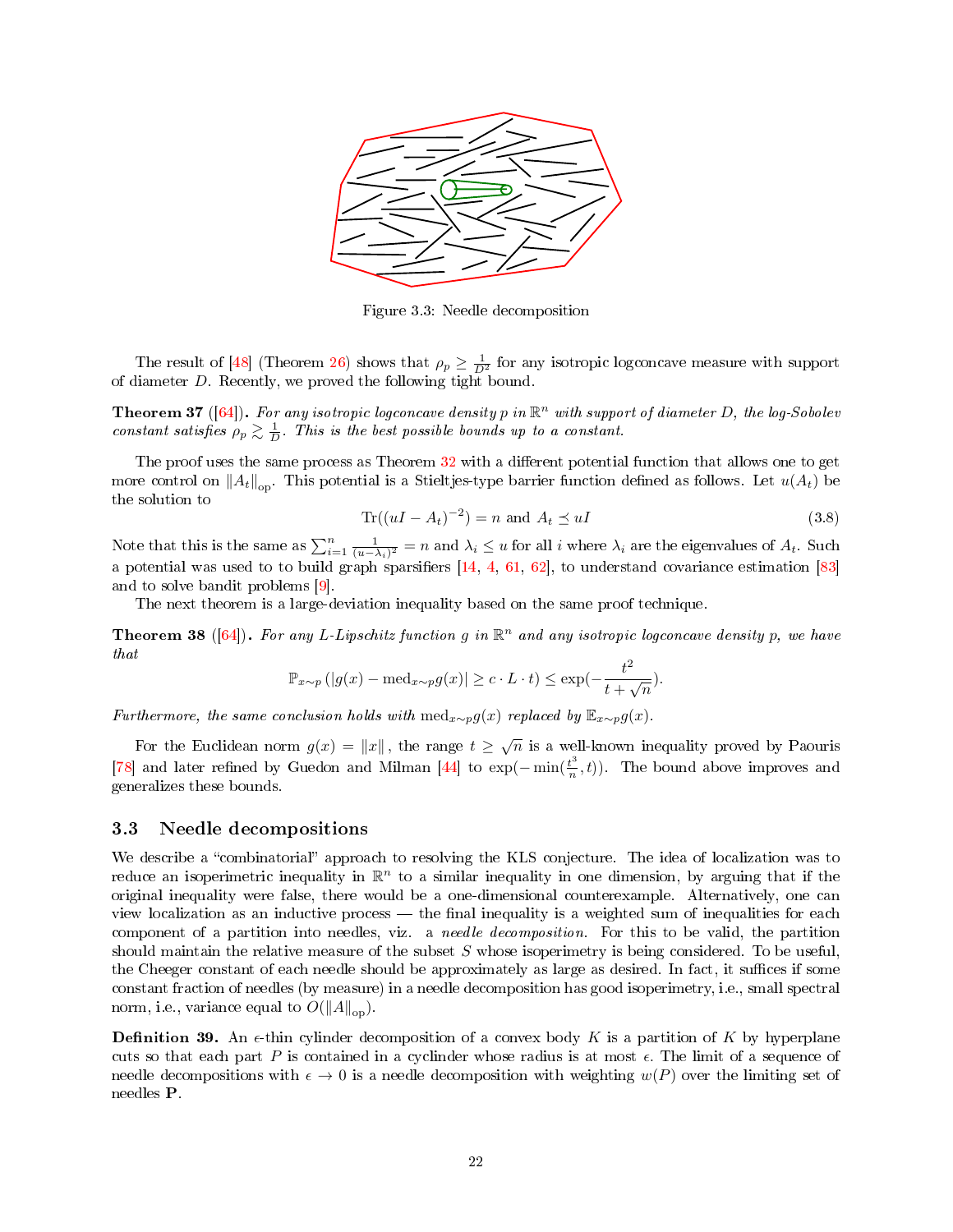**Theorem 40.** Let  $P$  be a needle decomposition of an isotropic convex body  $K$  by hyperplane cuts s.t. for some  $\int_P f dx = 0$  for each needle P in the decomposition, where  $f : \mathbb{R}^n \to \mathbb{R}$  is a continuous function. Suppose also that a random needle chosen with density proportional to  $w(P)$  satisfies  $\mathbb{P}_{P \in \mathbf{P}}(\|A_P\|_{op} \leq C) \geq c$ , for constants  $c, C > 0$ . Then  $\psi_K \gtrsim 1$ .

The proof of the theorem is simple. We fix a subset  $S \subset K$  of measure  $a \leq 1/2$  and choose f to be the function which maintains the fraction of volume taken up  $S$  in each part; thus, the relative measure of  $S$  in each needle is a. Next, using one-dimensional isoperimetry, the measure of the boundary of S in each needle P is at least  $\Omega(1) \frac{a}{\|A_P\|_{op}^{1/2}} w(P)$ . This is  $\Omega(a)w(P)$  for at least c fraction of the needles (by their weight) by the assumption of the theorem. Hence

$$
\frac{\text{vol}_{n-1}(\partial S)}{\text{vol}(S)} \ge c \cdot \Omega(a) = \Omega(a)
$$

showing that  $\psi_K = \Omega(1)$ .

This puts the focus on whether there exist needle decompositions that have bounded operator norm for some constant measure of the needles. This approach was used in [\[28\]](#page-24-17) to bound the isoperimetry of star-shaped bodies.

As far as we know, the bounded operator norm property might be true for *any* needle decomposition! We conclude with this as a question:

Let **P** be a partition of an isotropic logconcave density p in  $\mathbb{R}^n$  by hyperplanes. Is it true that there always exists a subset of parts  $Q \subset \mathbb{P}$  such that  $(1)$   $p(Q) \geq c$  and  $(2)$  Var $(P) \leq C$  for each  $P \in Q$ ?  $(c, C)$ are absolute constants, and  $Var(P)$  is the variance of a random point from the part P drawn with density proportional to p).

# <span id="page-22-0"></span>4 Open Problems

Here we discuss some intriguing open questions related to the KLS conjecture (besides resolving it!), asymptotic convex geometry and efficient algorithms in general.

Deterministic volume. Efficient algorithms for volume computation are randomized, and this is unavoidable if access to the input body is only through an oracle [\[37,](#page-25-18) [13\]](#page-24-18). However, for explicit polytopes given as  $Ax \ge b$ , the only known hardness is for exact computation [\[33\]](#page-25-12) and it is possible that there is a deterministic polynomial-time approximation scheme. Such an algorithm would be implied if  $P=BPP$ . Thus, finding a deterministic polynomial-time algorithm for estimating the volume of a polytope to within a factor of 2 (say) is an outstanding open problem.

Lower bound for sampling. The complexity of sampling an isotropic logconcave density in  $\mathbb{R}^n$ , assuming the KLS conjecture is  $O^*(n^2)$  from a warm start. Is this the best possible? Can we show an  $\Omega(n^2)$  lower bound for randomized algorithms?

Faster sampling and isotropy. The current bottleneck for faster sampling (in the general oracle model) is the complexity of isotropic transformation, which is currently  $O^*(n^4)$  [\[70\]](#page-27-13). Cousins and Vempala have conjectured that the following algorithm will terminate in  $O(\log n)$  iterations and produce a nearly-istropic body. Each iteration needs  $O^*(n)$  samples and takes  $O^*(n^2) \times O^*(n) = O^*(n^3)$  steps.

Repeat:

- 1. Estimate the covariance of the standard Gaussian density restricted to the current convex body.
- 2. If the covariance has eigenvalues smaller than some constant, apply a transformation to make this distribution isotropic.

Another avenue for improvement is in the number of arithmetic operations per oracle query. This is  $\tilde{O}(n^2)$ for all the oracle-based methods since each step must deal with a linear transformation. A random process that could be faster is Coordinate Hit-and-Run. In this, a coordinate basis is fixed, and at each step, we pick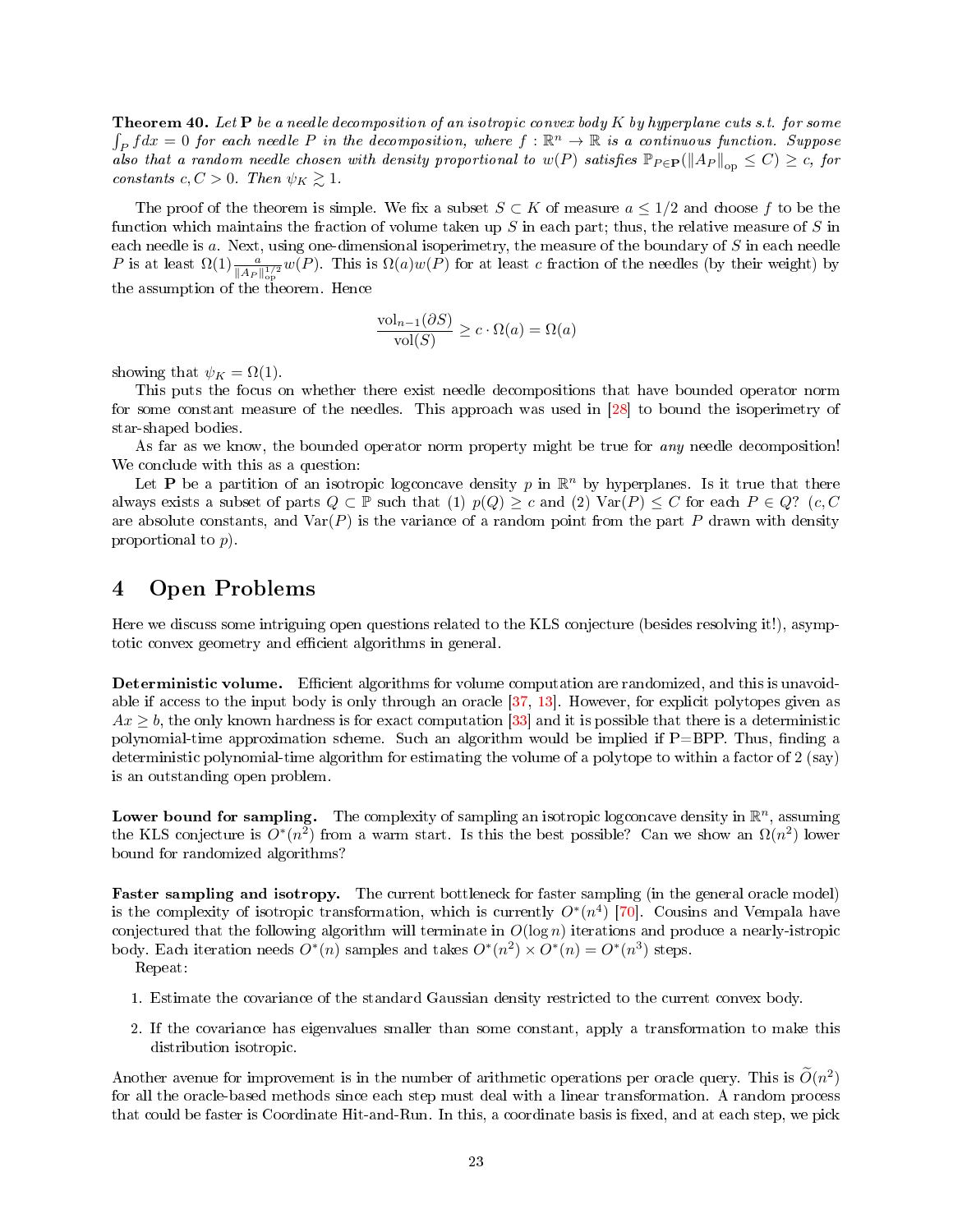one of the coordinate directions at random, compute the chord through the current point in that direction and go to a random point along the chord. It is open to show that the mixing time/conductance of this process is polynomial and perhaps of the same order as Hit-and-Run, thus potentially a factor of n faster overall.

Manifold KLS. In [\[63\]](#page-26-19), we proved the following theorem, motivated by the goal of faster sampling and volume computation of polytopes.

**Lemma 41.** Let  $\phi: K \subset \mathbb{R}^n \to \mathbb{R}$  be a convex function defined over a convex body K such that  $D^4\phi(x)[h, h, h, h] \ge$ 0 for all  $x \in K$  and  $h \in \mathbb{R}^n$ . Given any partition  $S_1, S_2, S_3$  of K with  $d = \min_{x \in S_1, y \in S_2} d(x, y)$ , i.e., the minimum distance between  $S_1$  and  $S_2$  in the Riemannian metric induced by the Hessian of  $\phi$ . For any  $\alpha > 0$ ,

$$
\frac{\int_{S_3} e^{-\alpha \phi(x)} dx}{\min \left\{ \int_{S_1} e^{-\alpha \phi(x)} dx, \int_{S_2} e^{-\alpha \phi(x)} dx \right\}} \gtrsim \sqrt{\alpha} \cdot d.
$$

The special case when  $\phi(x) = ||x||^2$  and d is the Euclidean metric is given by Theorem [25.](#page-14-0) What are interesting generalizations of this theorem and the KLS conjecture to the manifold setting?

Acknowledgement. This work was supported in part by NSF Awards CCF-1563838, CCF-1717349 and CCF-1740551. We are grateful to Ronen Eldan, Bo'az Klartag and Emanuel Milman for helpful discussions and Yan Kit Chim for making the illustrations.

# References

- <span id="page-23-5"></span>[1] Jacob Abernethy and Elad Hazan. Faster convex optimization: Simulated annealing with an efficient universal barrier. In *International Conference on Machine Learning*, pages 2520–2528, 2016.
- <span id="page-23-7"></span>[2] R. Adamczak, A. Litvak, A. Pajor, and N. Tomczak-Jaegermann. Quantitative estimates of the convergence of the empirical covariance matrix in log-concave ensembles. J. Amer. Math. Soc.,  $23:535-561$ , 2010.
- <span id="page-23-8"></span>[3] Radosław Adamczak, Alexander E Litvak, Alain Pajor, and Nicole Tomczak-Jaegermann. Sharp bounds on the rate of convergence of the empirical covariance matrix. Comptes Rendus Mathematique,  $349(3):195-200, 2011.$
- <span id="page-23-9"></span>[4] Zeyuan Allen-Zhu, Zhenyu Liao, and Lorenzo Orecchia. Spectral sparsication and regret minimization beyond matrix multiplicative updates. In Proceedings of the forty-seventh annual ACM symposium on Theory of computing, pages 237–245. ACM, 2015.
- <span id="page-23-1"></span>[5] David Alonso-Gutiérrez and Jesús Bastero. Approaching the Kannan-Lovász-Simonovits and variance conjectures, volume 2131. Springer, 2015.
- <span id="page-23-6"></span>[6] D. Applegate and R. Kannan. Sampling and integration of near log-concave functions. In  $STOC$ , pages 156-163, 1991.
- <span id="page-23-2"></span>[7] Shiri Artstein-Avidan, Apostolos Giannopoulos, and Vitali D Milman. Asymptotic Geometric Analysis, Part I, volume 202. 2015.
- <span id="page-23-0"></span>[8] Mark Ashbaugh and Rafael Benguria. The problem of queen dido, 2010.
- <span id="page-23-10"></span>[9] Jean-Yves Audibert, Sébastien Bubeck, and Gábor Lugosi. Regret in online combinatorial optimization. Mathematics of Operations Research,  $39(1):31-45$ , 2013.
- <span id="page-23-3"></span>[10] K. Ball. Lecture. Institut Henri Poincare, Paris, 2006.
- <span id="page-23-4"></span>[11] Keith Ball. Logarithmically concave functions and sections of convex sets in rn. Studia Math, 88(1):69 84, 1988.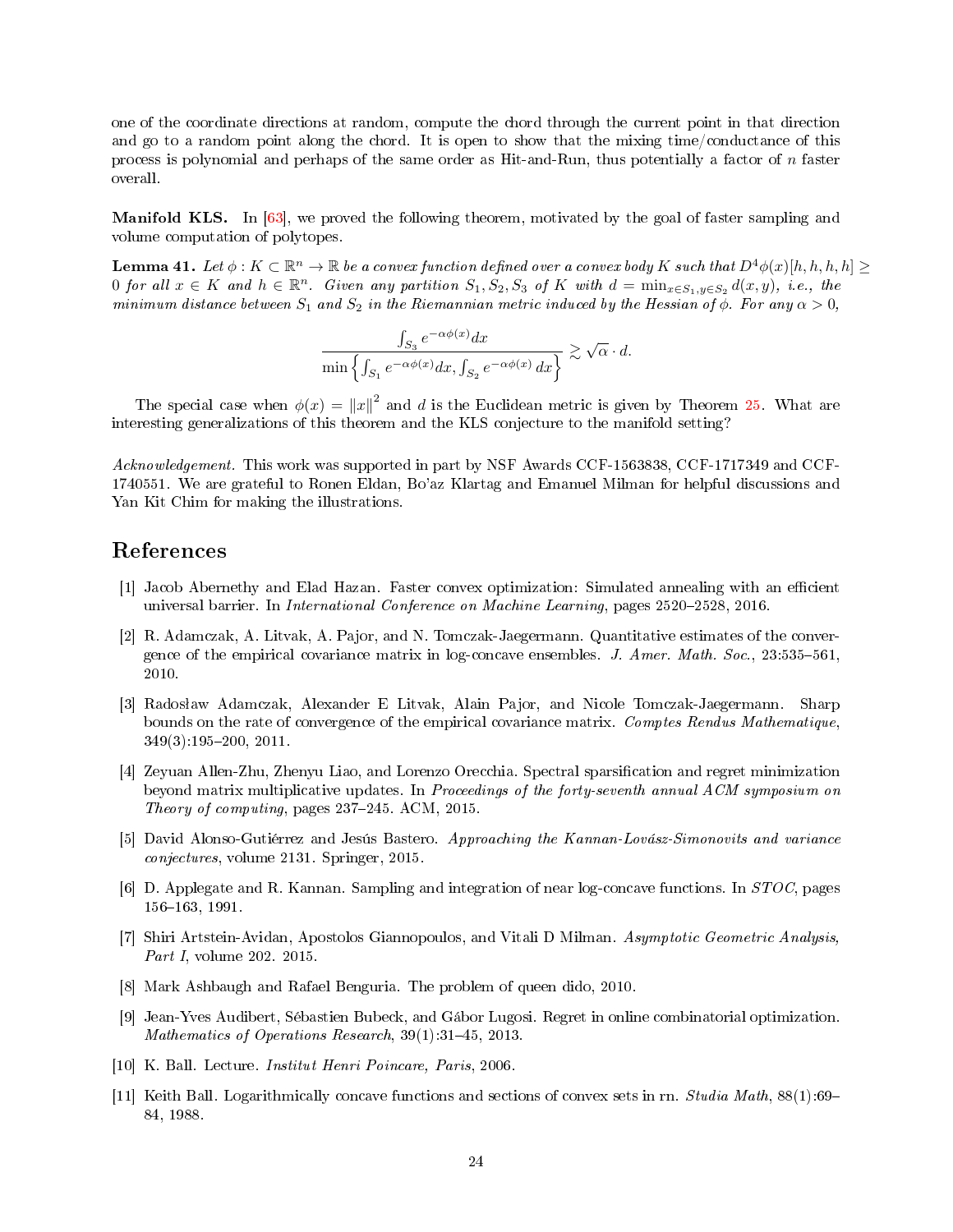- <span id="page-24-2"></span>[12] Keith Ball and Van Huang Nguyen. Entropy jumps for isotropic log-concave random vectors and spectral gap. *Studia Mathematica*,  $213(1):81-96$ ,  $2012$ .
- <span id="page-24-18"></span>[13] I. Bárány and Z. Füredi. Computing the volume is difficult. *Discrete Comput. Geom.*,  $2(4):319-326$ . 1987.
- <span id="page-24-16"></span>[14] Joshua D. Batson, Daniel A. Spielman, and Nikhil Srivastava. Twice-ramanujan sparsifiers. SIAM J.  $Comput., 41(6):1704-1721, 2012.$
- <span id="page-24-12"></span>[15] Alexandre Belloni, Tengyuan Liang, Hariharan Narayanan, and Alexander Rakhlin. Escaping the local minima via simulated annealing: Optimization of approximately convex functions. In Conference on Learning Theory, pages  $240-265$ ,  $2015$ .
- <span id="page-24-1"></span>[16] D. Bertsimas and S. Vempala. Solving convex programs by random walks.  $J.$  ACM,  $51(4):540-556$ . 2004.
- <span id="page-24-8"></span>[17] S. G. Bobkov and A. Koldobsky. On the Central Limit Property of Convex Bodies, pages 4452. Springer Berlin Heidelberg, Berlin, Heidelberg, 2003.
- <span id="page-24-4"></span>[18] Sergey Bobkov and Mokshay Madiman. Entropy and the hyperplane conjecture in convex geometry. In Information Theory Proceedings (ISIT), 2010 IEEE International Symposium on, pages 1438–1442. IEEE, 2010.
- <span id="page-24-3"></span>[19] SG Bobkov. On concentration of distributions of random weighted sums. Annals of probability, pages 195215, 2003.
- <span id="page-24-0"></span>[20] Christer Borell. The brunn-minkowski inequality in gauss space. Inventiones mathematicae, 30(2):207 216, 1975.
- <span id="page-24-7"></span>[21] J Bourgain, B Klartag, and V Milman. Symmetrization and isotropic constants of convex bodies. In Geometric aspects of functional analysis, pages 101-115. Springer, 2004.
- <span id="page-24-6"></span>[22] Jean Bourgain. On high dimensional maximal functions associated to convex bodies. American Journal of Mathematics,  $108(6)$ :1467-1476, 1986.
- <span id="page-24-5"></span>[23] Silouanos Brazitikos, Apostolos Giannopoulos, Petros Valettas, and Beatrice-Helen Vritsiou. Geometry of isotropic convex bodies, volume 196. American Mathematical Society Providence, 2014.
- <span id="page-24-11"></span>[24] Sébastien Bubeck and Ronen Eldan. The entropic barrier: a simple and optimal universal self-concordant barrier. arXiv preprint arXiv:1412.1587, 2014.
- <span id="page-24-13"></span>[25] Sébastien Bubeck, Yin Tat Lee, and Ronen Eldan. Kernel-based methods for bandit convex optimization. In Proceedings of the 49th Annual ACM SIGACT Symposium on Theory of Computing, pages 72-85. ACM, 2017.
- <span id="page-24-10"></span>[26] Peter Buser. A note on the isoperimetric constant. In Annales scientifiques de l'École Normale  $Supérieure$ , volume 15, pages 213–230. Elsevier, 1982.
- <span id="page-24-15"></span>[27] Anthony Carbery and James Wright. Distributional and  $\Gamma$  q norm inequalities for polynomials over convex bodies in  $r^{\text{th}}$  n. Mathematical research letters,  $8(3).233-248, 2001$ .
- <span id="page-24-17"></span>[28] K. Chandrasekaran, D. Dadush, and S. Vempala. Thin partitions: Isoperimetric inequalities and a sampling algorithm for star shaped bodies. In  $SODA$ , pages 1630–1645, 2010.
- <span id="page-24-9"></span>[29] Jeff Cheeger. A lower bound for the smallest eigenvalue of the Laplacian, pages 195–199. Princeton Univ. Press, 1969.
- <span id="page-24-14"></span>[30] B. Cousins and S. Vempala. A cubic algorithm for computing Gaussian volume. In SODA, pages 12151228, 2014.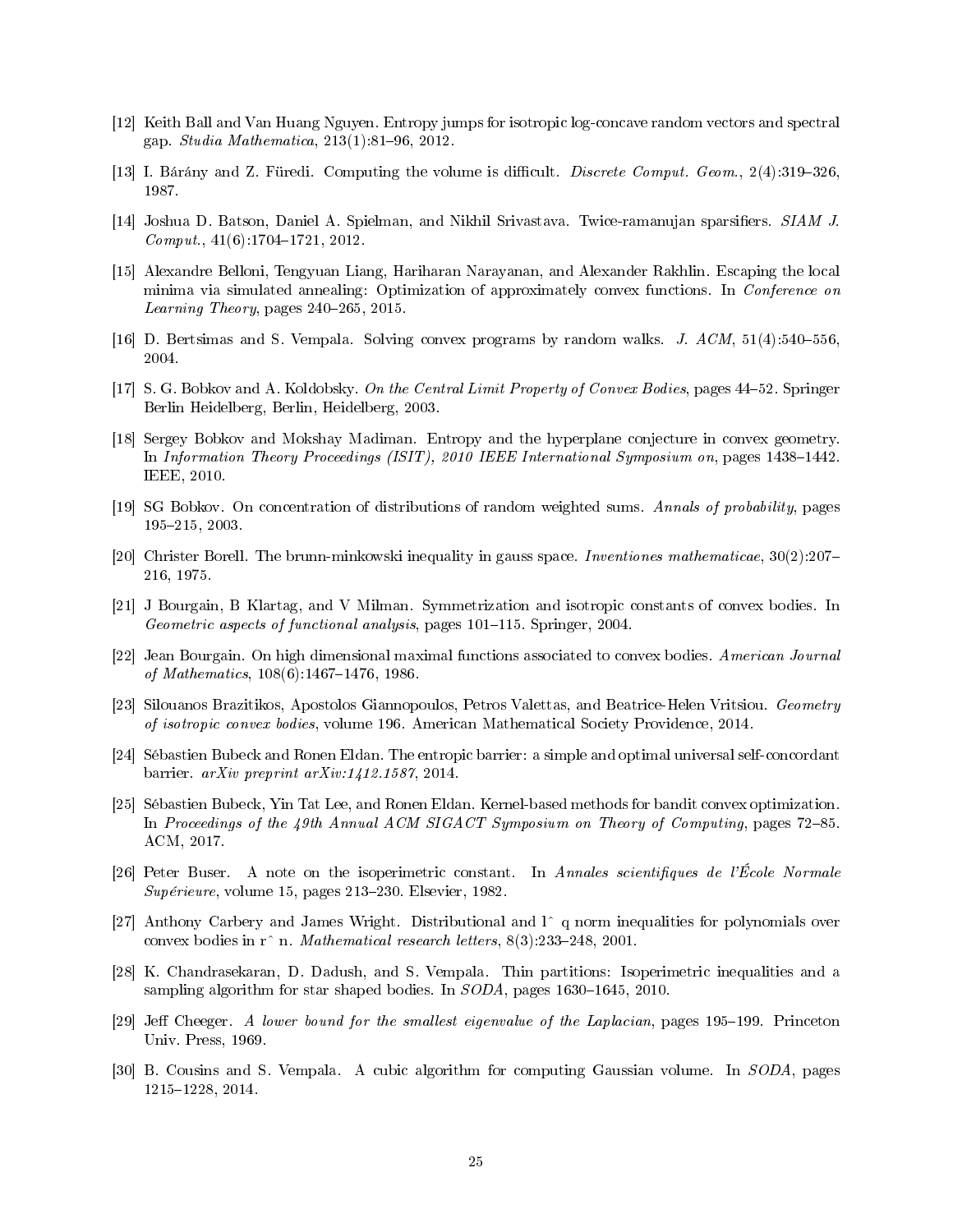- <span id="page-25-15"></span>[31] B. Cousins and S. Vempala. Bypassing KLS: Gaussian cooling and an  $O^*(n^3)$  volume algorithm. In  $STOC$ , pages 539–548, 2015.
- <span id="page-25-6"></span>[32] Nikos Dafnis and Grigoris Paouris. Small ball probability estimates,  $\psi$ 2-behavior and the hyperplane conjecture. Journal of Functional Analysis,  $258(6)$ :1933-1964, 2010.
- <span id="page-25-12"></span>[33] M. E. Dyer and A. M. Frieze. Computing the volume of a convex body: a case where randomness provably helps. In Proc. of AMS Symposium on Probabilistic Combinatorics and Its Applications, pages 123-170, 1991.
- <span id="page-25-5"></span>[34] M. E. Dyer, A. M. Frieze, and R. Kannan. A random polynomial time algorithm for approximating the volume of convex bodies. In  $STOC$ , pages 375-381, 1989.
- <span id="page-25-2"></span>[35] R. Eldan. Thin shell implies spectral gap up to polylog via a stochastic localization scheme. Geometric and Functional Analysis,  $23.532-569$ ,  $2013$ .
- <span id="page-25-1"></span>[36] R. Eldan and B. Klartag. Approximately gaussian marginals and the hyperplane conjecture. Contermporary Mathematics, 545, 2011.
- <span id="page-25-18"></span>[37] G. Elekes. A geometric inequality and the complexity of computing volume. Discrete  $\mathscr C$  Computational Geometry, pages 289–292, 1986.
- <span id="page-25-14"></span>[38] Vitaly Feldman, Cristobal Guzman, and Santosh Vempala. Statistical query algorithms for mean vector estimation and stochastic convex optimization. In Proceedings of the Twenty-Eighth Annual ACM-SIAM Symposium on Discrete Algorithms, SODA 2017, Barcelona, Spain, Hotel Porta Fira, January 16-19, pages 1265-1277, 2017.
- <span id="page-25-8"></span>[39] B. Fleury. Concentration in a thin Euclidean shell for log-concave measures. J. Funct. Anal., 259(4):832 841, 2010.
- <span id="page-25-7"></span>[40] Bruno Fleury, Olivier Guédon, and Grigoris Paouris. A stability result for mean width of lp-centroid bodies. Advances in Mathematics,  $214(2)$ :865-877, 2007.
- <span id="page-25-17"></span>[41] Matthieu Fradelizi and Olivier Guédon. The extreme points of subsets of s-concave probabilities and a geometric localization theorem. Discrete & Computational Geometry,  $31(2):327-335$ , 2004.
- <span id="page-25-10"></span>[42] M. Gromov and V. D. Milman. A topological application of the isoperimetric inequality. Amer. J.  $Math., 105(4).843–854, 1983.$
- <span id="page-25-11"></span>[43] B. Grunbaum. Partitions of mass-distributions and convex bodies by hyperplanes. Pacific J. Math., 10:1257-1261, 1960.
- <span id="page-25-9"></span>[44] Olivier Guedon and Emanuel Milman. Interpolating thin-shell and sharp large-deviation estimates for isotropic log-concave measures. Geometric and Functional Analysis,  $21(5):1043-1068$ ,  $2011$ .
- <span id="page-25-13"></span>[45] A. T. Kalai and S. Vempala. Simulated annealing for convex optimization. Math. Oper. Res., 31(2):253 266, 2006.
- <span id="page-25-0"></span>[46] R. Kannan, L. Lovász, and M. Simonovits. Isoperimetric problems for convex bodies and a localization lemma. Discrete & Computational Geometry, 13:541-559, 1995.
- <span id="page-25-4"></span>[47] R. Kannan, L. Lovász, and M. Simonovits. Random walks and an  $O^*(n^5)$  volume algorithm for convex bodies. Random Structures and Algorithms, 11:1-50, 1997.
- <span id="page-25-3"></span>[48] Ravi Kannan, László Lovász, and Ravi Montenegro. Blocking conductance and mixing in random walks. Combinatorics, Probability & Computing,  $15(4)$ :541-570, 2006.
- <span id="page-25-16"></span>[49] Alexander Karzanov and Leonid Khachiyan. On the conductance of order Markov chains. Order,  $8(1)$ : 7-15, 1991.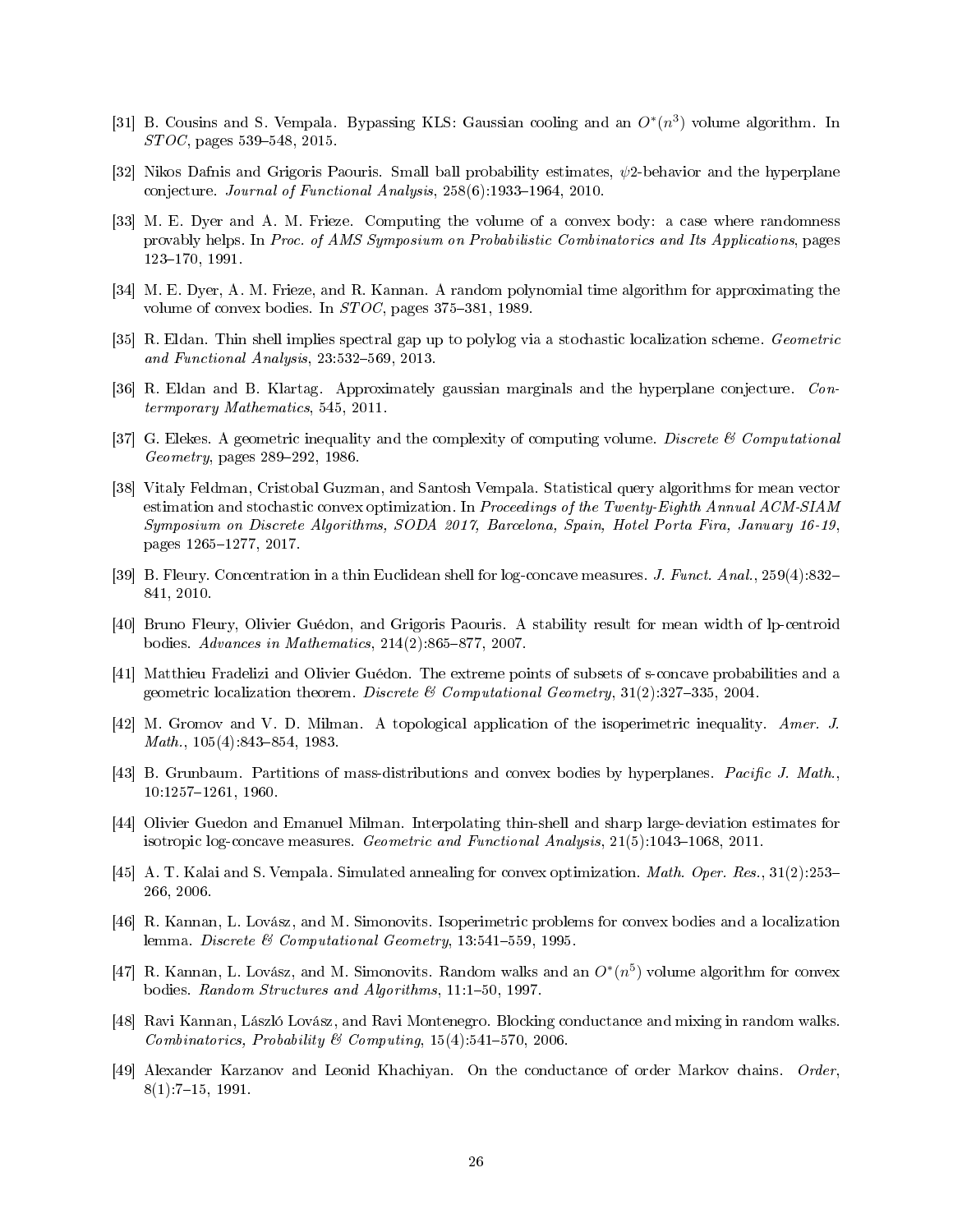- <span id="page-26-3"></span>[50] B. Klartag. On convex perturbations with a bounded isotropic constant. Geom. and Funct. Anal.,  $16(6):1274-1290, 2006$ .
- <span id="page-26-4"></span>[51] B. Klartag. A central limit theorem for convex sets. *Invent. Math.*,  $168:91-131$ , 2007.
- <span id="page-26-5"></span>[52] B. Klartag. Power-law estimates for the central limit theorem for convex sets. J. Funct. Anal., 245:284 310, 2007.
- <span id="page-26-13"></span>[53] B. Klartag. Needle decompositions in riemannian geometry. 2017.
- <span id="page-26-15"></span>[54] B. Klartag and E. Milman. Centroid bodies and the logarithmic laplace transform-a unified approach. Journal of Functional Analysis,  $262(1):10-34$ ,  $2012$ .
- <span id="page-26-7"></span>[55] Michel Ledoux. A simple analytic proof of an inequality by p. buser. *Proceedings of the American* mathematical society,  $121(3):951-959$ , 1994.
- <span id="page-26-2"></span>[56] Michel Ledoux. Concentration of measure and logarithmic sobolev inequalities. LECTURE NOTES IN  $MATHEMATICS-SPRINGER VERLAG-$ , pages 120-216, 1999.
- <span id="page-26-14"></span>[57] Michel Ledoux. Concentration of measure and logarithmic sobolev inequalities. Seminaire de probabilites de Strasbourg, 33:120-216, 1999.
- <span id="page-26-9"></span>[58] Yin Tat Lee and Aaron Sidford. Path finding methods for linear programming: Solving linear programs in  $\tilde{\text{o}}$  (vrank) iterations and faster algorithms for maximum flow. In Foundations of Computer Science (FOCS), 2014 IEEE  $55^{th}$  Annual Symposium on, pages 424–433. IEEE, 2014.
- <span id="page-26-10"></span>[59] Yin Tat Lee and Aaron Sidford. Efficient inverse maintenance and faster algorithms for linear programming. In Foundations of Computer Science (FOCS), 2015 IEEE  $56<sup>th</sup>$  Annual Symposium on, pages 230249. IEEE, 2015.
- <span id="page-26-8"></span>[60] Yin Tat Lee, Aaron Sidford, and Sam Chiu-wai Wong. A faster cutting plane method and its implications for combinatorial and convex optimization. In Foundations of Computer Science (FOCS), 2015 IEEE  $56th$  Annual Symposium on, pages 1049–1065. IEEE, 2015.
- <span id="page-26-17"></span>[61] Yin Tat Lee and He Sun. Constructing linear-sized spectral sparsication in almost-linear time. In Foundations of Computer Science (FOCS), 2015 IEEE 56th Annual Symposium on, pages 250–269. IEEE, 2015.
- <span id="page-26-18"></span>[62] Yin Tat Lee and He Sun. An sdp-based algorithm for linear-sized spectral sparsification. In *Proceedings* of the 49th Annual ACM SIGACT Symposium on Theory of Computing, pages 678–687. ACM, 2017.
- <span id="page-26-19"></span>[63] Yin Tat Lee and Santosh S Vempala. Convergence rate of riemannian hamiltonian monte carlo and faster polytope volume computation. arXiv preprint arXiv:1710.06261, 2017.
- <span id="page-26-16"></span>[64] Yin Tat Lee and Santosh S Vempala. Stochastic localization+ stieltjes barrier= tight bound for logsobolev. arXiv preprint arXiv:1712.01791, 2017.
- <span id="page-26-6"></span>[65] Yin Tat Lee and Santosh Srinivas Vempala. Eldan's stochastic localization and the KLS hyperplane conjecture: An improved lower bound for expansion. In Proc. of IEEE FOCS, 2017.
- <span id="page-26-12"></span>[66] Peter Li and Shing Tung Yau. Estimates of eigenvalues of a compact riemannian manifold. Geometry of the Laplace operator,  $36:205-239$ , 1980.
- <span id="page-26-0"></span>[67] L. Lovász. How to compute the volume? Jber. d. Dt. Math.-Verein, Jubiläumstagung 1990, pages 138-151, 1990.
- <span id="page-26-11"></span>[68] L. Lovász and M. Simonovits. Mixing rate of Markov chains, an isoperimetric inequality, and computing the volume. In  $ROCS$ , pages 482-491, 1990.
- <span id="page-26-1"></span>[69] L. Lovász and M. Simonovits. Random walks in a convex body and an improved volume algorithm. In Random Structures and Alg., volume 4, pages 359–412, 1993.